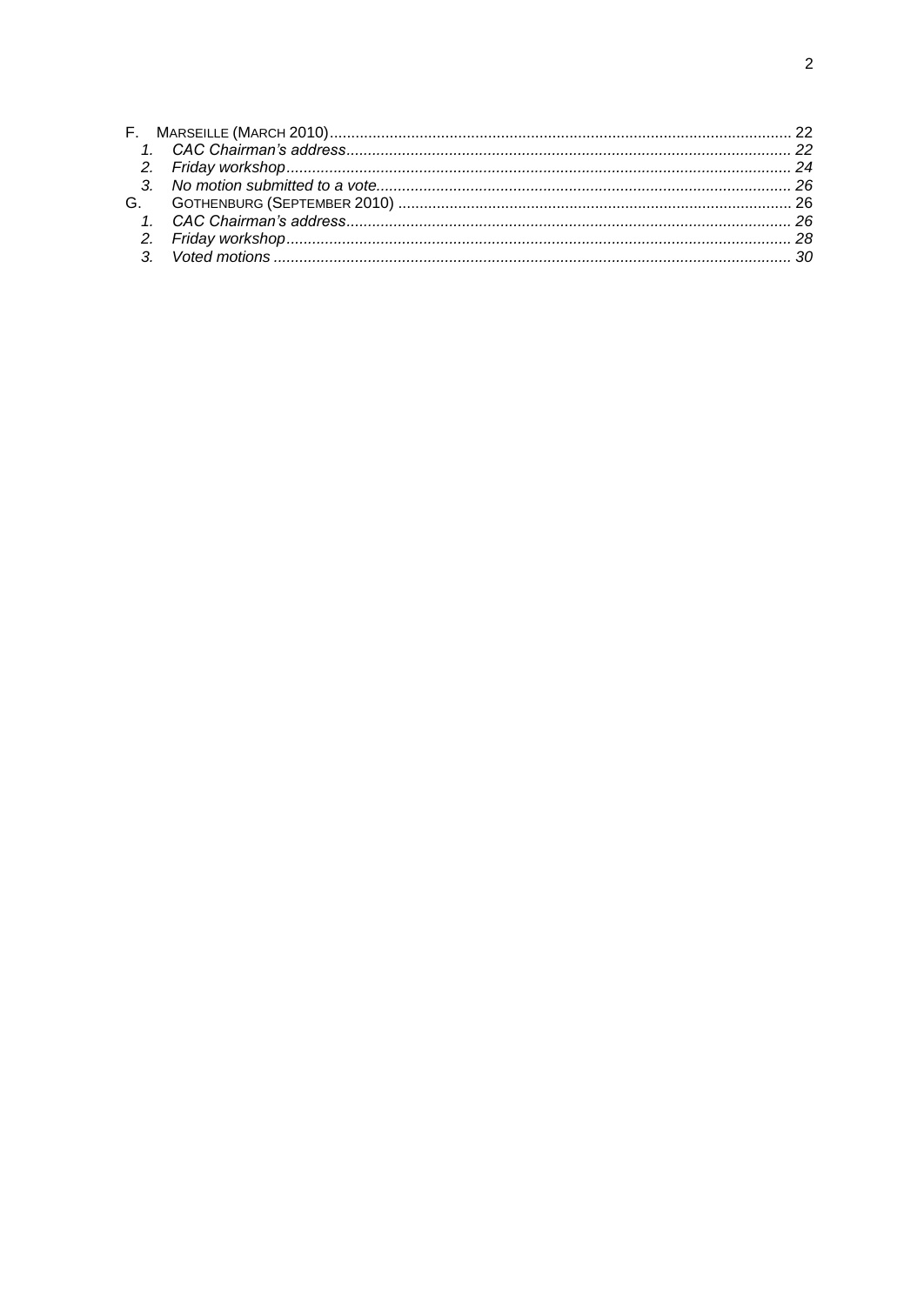<span id="page-2-0"></span>During the period 2001-2010, the Clinical Affairs Committee has set up and implemented a strategy to promote quality of PRM care in all the European countries. After having discussed the possible ways to develop some actions in Ethics, Quality of care and Research, the Committee chose to consider PRM Programmes of Care (PRMPC) as the basic concept of its works and to create a European Accreditation of PRMPC in order to bring up structured information from the daily clinical activities in PRM.

Accreditation should not be considered as a final goal, but rather as the starting point for a quality improvement approach, further clinical research and medical recommendations.

Experience often led us to modify our projects and our procedure, until we came up to a satisfying process. Therefore, rather than trying to amend the compendium of our previous rules, the Committee has chosen to write down a set of new rules reflecting the current way of functioning.

Of course, these rules are in accordance with the general rules of procedure of the UEMS PRM Section and with the main historical decisions voted by the General Assembly on the activities and projects of the Clinical Affairs Committee.

Dr Georges de Korvin Chairman of the Clinical Affairs Committee

Hermina Damjan Rapporteur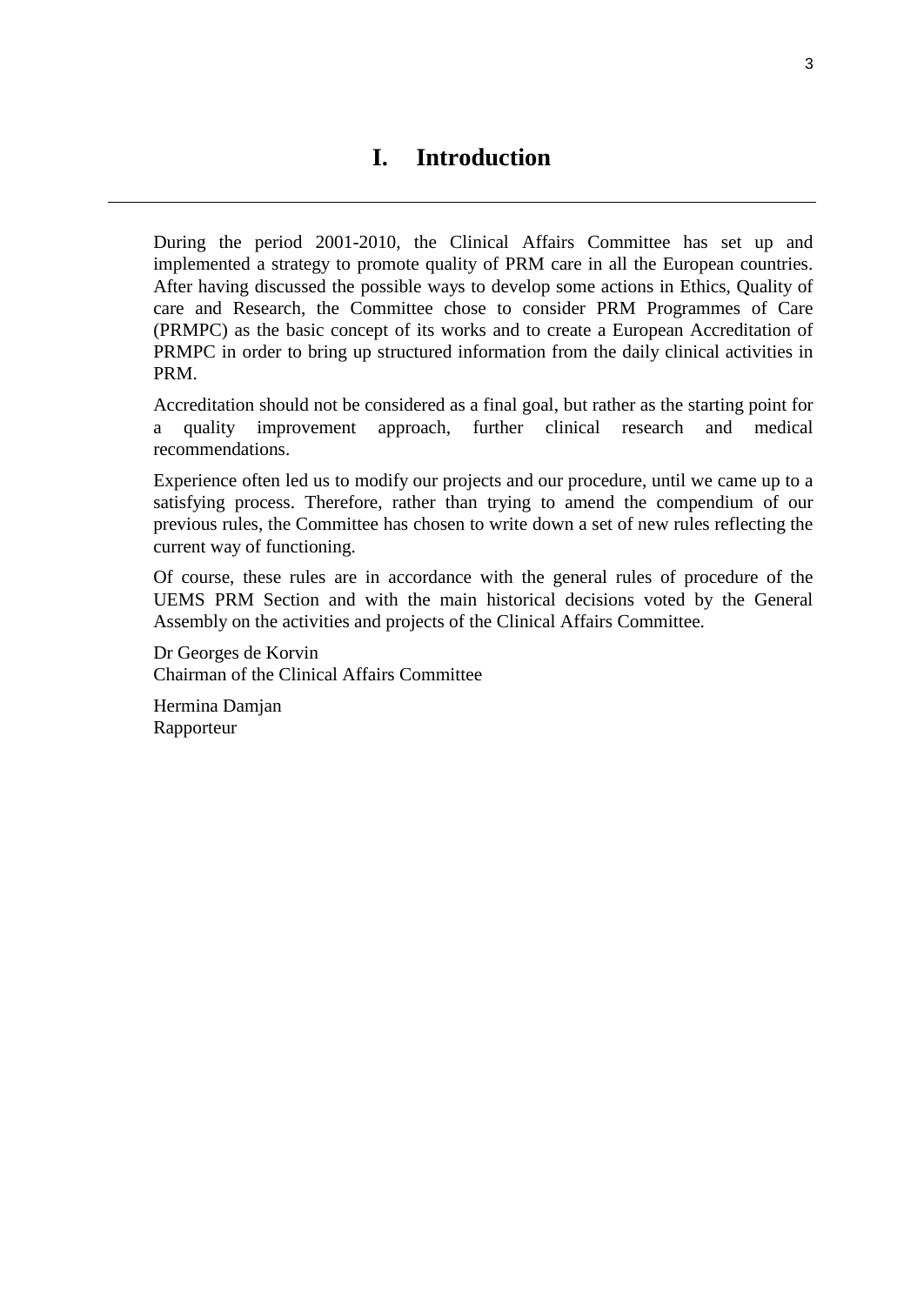# <span id="page-3-0"></span>**II. Creation of the Clinical Affairs Committee (Stokholm, May 2001)**

The General Assembly chaired by Prof. Veronika Fialka-Moser defined the new goals of the UEMS PRM Section and decided to divide its activities up to three committees: the Committee for Education = the European Board of PRM, the Committee for Professional Practice, the Committee for Clinical Affairs.

# <span id="page-3-1"></span>**A.THE GOALS OF THE SECTION WERE DEFINED AS:**

- *To improve quality in PRM,*
- *To support medical doctors in PRM within European Union, whatever be their type of activity*
- *To be a competent partner for European institutions,*
- *To create links with other specialities and other professions working in rehabilitation,*
- *To inform and train other professions in PRM,*
- *To be a competent partner for industry, business and trade supporting a high quality in PRM,*
- *To publicise the importance of PRM within the health system,*
- *To promote research in PRM*

# <span id="page-3-2"></span>**B.IN ORDER TO ACHIEVE THESE ITEMS TWO NEW COMMITTEES WERE CREATED WITHIN THE UEMS PRM SECTION:**

*The Clinical Affairs commission, it will be in charge of clinical standards, clinical issues around speciality and sub-speciality activities, links with the European Federation and the Academy of PRM.* 

The Professional Commission, it will be in charge of relations with the other *specialities, with professions allied to medicine, of the professional activities and of manpower planning.* 

*The section of PRM of the UEMS will be composed of three commissions; the first is the Board which has had until now the main activity. The two other ones will higher their level of activity in the next future.*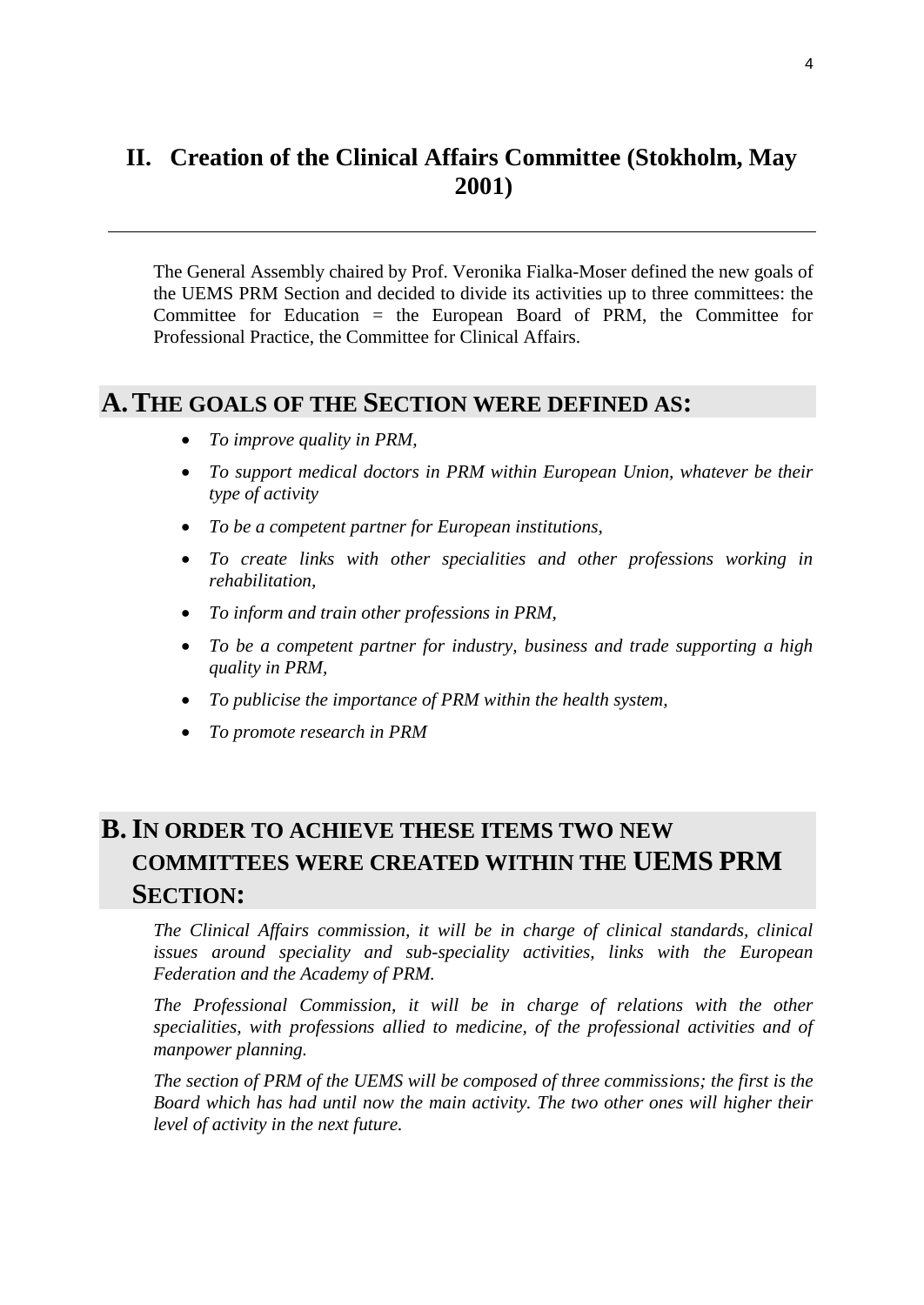# <span id="page-4-0"></span>**III. The EAR Action Plan (Brighton, June 2002)**

**Bengt Sjölund (Sweden) was elected as Chairman of the Clinical Affairs Committee (CAC)** and presented an Action Plan based on:

- $E =$ Ethics
- $A = Accreditation$
- $R =$ Research

Different ways were then explored in order to develop an action inside the above mentioned fields.

Bengt Sjölund was reelected in Limassol (2005), while Prof. Alain Delarque (France) was reelected as Secretary General and Dr. Georges de Korvin (France) as Deputy Secretary.

# <span id="page-4-1"></span>**A.ETHICS**

The UN Standard Rules to assure persons with disabilities full participation and equality (1993 were considered (Antalya 2003). While seeking cooperation with the European Disability Forum, contacts were established with the Health and Social Affairs Department of the Council of Europe in Strasbourg. Mr Thorsten Afflerbach, Social directorate, Council of Europe, participated as an invited guest to the General Assembly in Hannover (2005).

### <span id="page-4-2"></span>**1. Hannover 2005**

*We pointed out that modern rehabilitation does not originate from a monolithic medical model but includes social aspects and a holistic view, that it is based on a biopsychosocial model in a continuum of care and includes contextual factors. It is given by interdisciplinary teams with the user as the most important team member and provides personal empowerment. Mr Afflerbach acknowledged that this development was not well known to European organisations in the social field or to representatives of persons with disabilities in Europe, who often had a very traditional picture of rehabilitation as a purely hospital based medical phenomenon.* 

*The Council of Europe has taken several initiatives since 1959 to support the integration of people with disabilities and is currently in the process of developing a new Action Plan in this area (see www.coe.int/soc-sp). This is done in a committee consisting of governmental representatives with one observational seat for the European Disability Forum and the secretary is Mr Afflerbach.* 

*A very important human rights question is to provide adequate access to rehabilitation for persons with disabilities. The situation now in most European countries is not that services can be received regardless of type or origin of disability, of age, gender, religion, ethnic origin, domicile or financial resources. It was recommended that the UEMS PRM section sends a position paper to the abovementioned Action Plan Committee, preceded by contacts with national government representatives, with national NGOs representing persons with disabilities and with the EDF.*

*Furthermore, that current development of a UN convention to replace or reinforce the Standard Rules for the Disabled was discussed. The EU presidential country has the*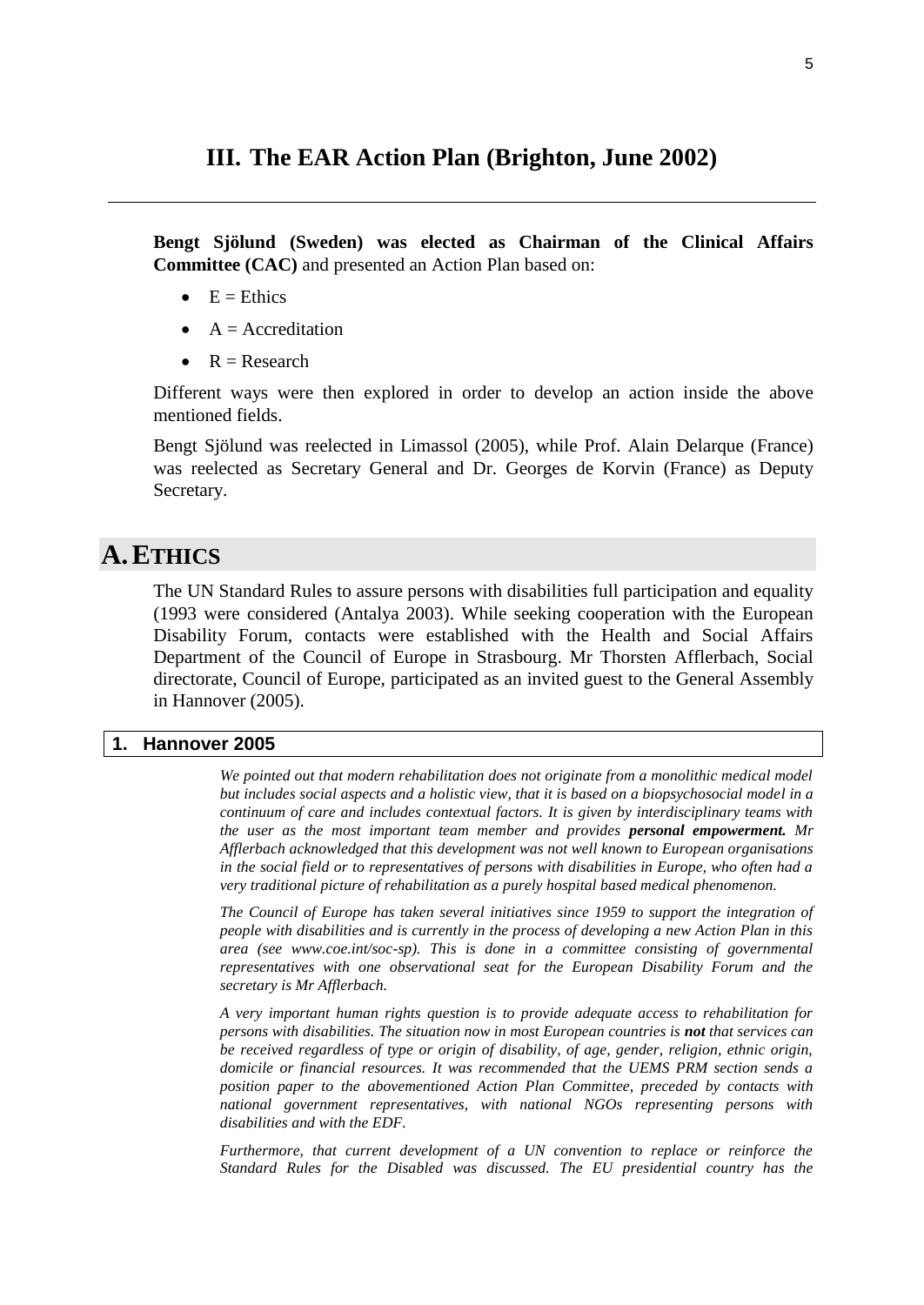*responsibility for these negotiations, just now Luxemburg, but there is a change every 6 months. It is not known when or if this process is complete but it will lead to a legally binding document.* 

The General Assembly then adopted the proposal to apply to the Council of Europe as European Federation of PRM with PRM Section, Academy and Society and to send a Position Paper to the Committee for Action Plan on Disability.

#### <span id="page-5-0"></span>**2. Limassol 2005**

#### Bengt Sjölund address:

*We have discussed the possible impacts in our field of the United Nation's Standard Rules to assure persons with disabilities full participation and equality that were adopted in 1993 by all member states. Thus, Rule 3 states that :*

- *"States should ensure the provision of rehabilitation services to persons with disabilities, in order for them to reach and sustain their optimum level of independence and functioning.*
- *States should develop national rehabilitation programmes for all groups of persons with disabilities. Such programmes should be based on the actual individual needs of persons with disabilities and on the principles of full participation and equality.*
- *Such programmes should include a wide range of activities, such as basic skills training to improve or compensate for an affected function, counseling of persons with disabilities and their families, developing self-reliance and occasional services, such as assessment and guidance.*
- *All persons with disabilities, including persons with severe and/or multiple disabilities, who require rehabilitation should have access to it.*
- *Persons with disabilities and their families, should be able to participate in the design and organization of rehabilitation services concerning themselves.*
- *All rehabilitation services should be available in the local community, where the person with disabilities lives. However, in some instances, in order to attain a certain training objective, special time-limited rehabilitation courses may be organized, where appropriate, in residential form.*
- *Persons with disabilities and their families should be encouraged to involve themselves in rehabilitation, for instance as trained teachers, instructors or counselors.*
- *States should draw upon the expertise of organizations of persons with disabilities when formulating or evaluating rehabilitation programmes."*

*It is advisable that our delegates spend more time to utilize this paragraph of the Standard Rules to demand better access to rehabilitation services for disabled persons throughout Europe. Furthermore, we have discussed the possible impacts in our field of the United Nation's Standard Rules to assure persons with disabilities full participation and equality that were adopted in 1993 by all member states. Thus, Rule 3 states that:*

- *"States should ensure the provision of rehabilitation services to persons with disabilities, in order for them to reach and sustain their optimum level of independence and functioning.*
- *States should develop national rehabilitation programmes for all groups of persons with disabilities. Such programmes should be based on the actual individual needs of persons with disabilities and on the principles of full participation and equality.*
- *Such programmes should include a wide range of activities, such as basic skills training to improve or compensate for an affected function, counseling of persons with disabilities and their families, developing self-reliance and occasional services, such as assessment and guidance.*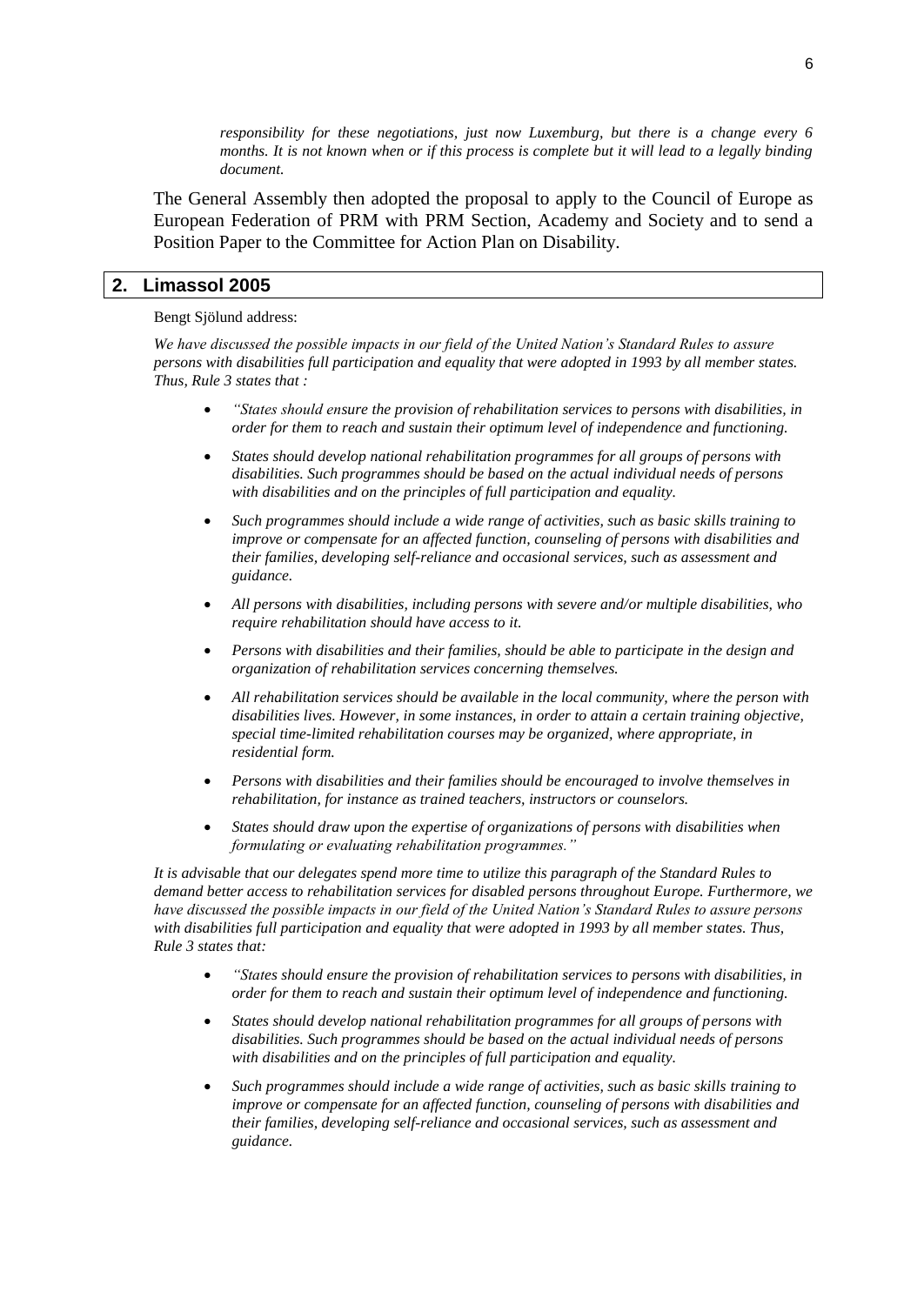- *All persons with disabilities, including persons with severe and/or multiple disabilities, who require rehabilitation should have access to it.*
- *Persons with disabilities and their families, should be able to participate in the design and organization of rehabilitation services concerning themselves.*
- *All rehabilitation services should be available in the local community, where the person with disabilities lives. However, in some instances, in order to attain a certain training objective, special time-limited rehabilitation courses may be organized, where appropriate, in residential form.*
- *Persons with disabilities and their families should be encouraged to involve themselves in rehabilitation, for instance as trained teachers, instructors or counselors.*
- *States should draw upon the expertise of organizations of persons with disabilities when formulating or evaluating rehabilitation programmes."*

*It is advisable that our delegates spend more time to utilize this paragraph of the Standard Rules to demand better access to rehabilitation services for disabled persons throughout Europe. Furthermore, through the contacts with the Council of Europe, Mr Thorsten Afflerbach has informed us about the work going on inside the UN to change these Rules of recommendation to an international, legally binding Convention, which means that any signing country must fulfil its obligations in this field. Furthermore, a position paper on the role of PRM in this respect would be appreciated within the Council of Europe and it is my hope that such a document can be developed during the Limassol meeting.*

## <span id="page-6-0"></span>**3. Athens, September 2006 – Position paper on access to rehabilitation, for the Council of Europe**

*Policy Statement on "Equity of Access to Rehabilitation Services throughout Europe" from the Physical and Rehabilitation Medicine Section and Board of the Union Européenne des Médecins Spécialistes* 

*Prepared by Anne Chamberlain*

*Adopted by the General Assembly, Athens, September 16th 2006*

*(1) In agreement with the United Nations Standard Rules of the Equalization of Opportunities for Persons with disabilities (1993), the Malaga-Declaration of the Council of Europe (2003), the Resolution 58.23 of the World Health Assembly (2005) and the Recommendations [Rec (2006)5] of the Committee of Ministers to Member States of the Council of Europe, it is stated that people with chronic diseases and disabling medical conditions have the right of access to optimal rehabilitation.* 

*(2) In the international work on improving equality and participation for disabled persons, notions like access and empowerment are at the core of policies and activities. Usually these notions are used in a social context, i.e. to access buildings, public areas, transportation and other services or to provide empowerment through organisations of interests, through legal, educational, vocational and other actions. Unfortunately, the possibility to gain personal empowerment through rehabilitation varies considerably between and within the European countries.*

*(3) Modern rehabilitation is based on a biopsychosocial model in a continuum of care. It includes contextual factors such as social, environmental and attitudinal aspects. It does not originate from a monolithic medical model but employs a holistic view. Rehabilitation is given by multiprofessional teams with the user as the most important team member. Its main objective is to provide personal empowerment to the disabled person.*

*(4) Physical and Rehabilitation Medicine (PRM) is the independent medical specialty concerned with the promotion of physical and cognitive functioning, activities (including behaviour), participation (including quality of life) and modifying personal and environmental factors. It is thus responsible for the prevention, diagnosis, treatment and rehabilitation management of people with disabling medical conditions and comorbidity across all ages.* 

*(5) Equity of access to rehabilitation should be guaranteed in all European countries This must include an optimal rehabilitation care*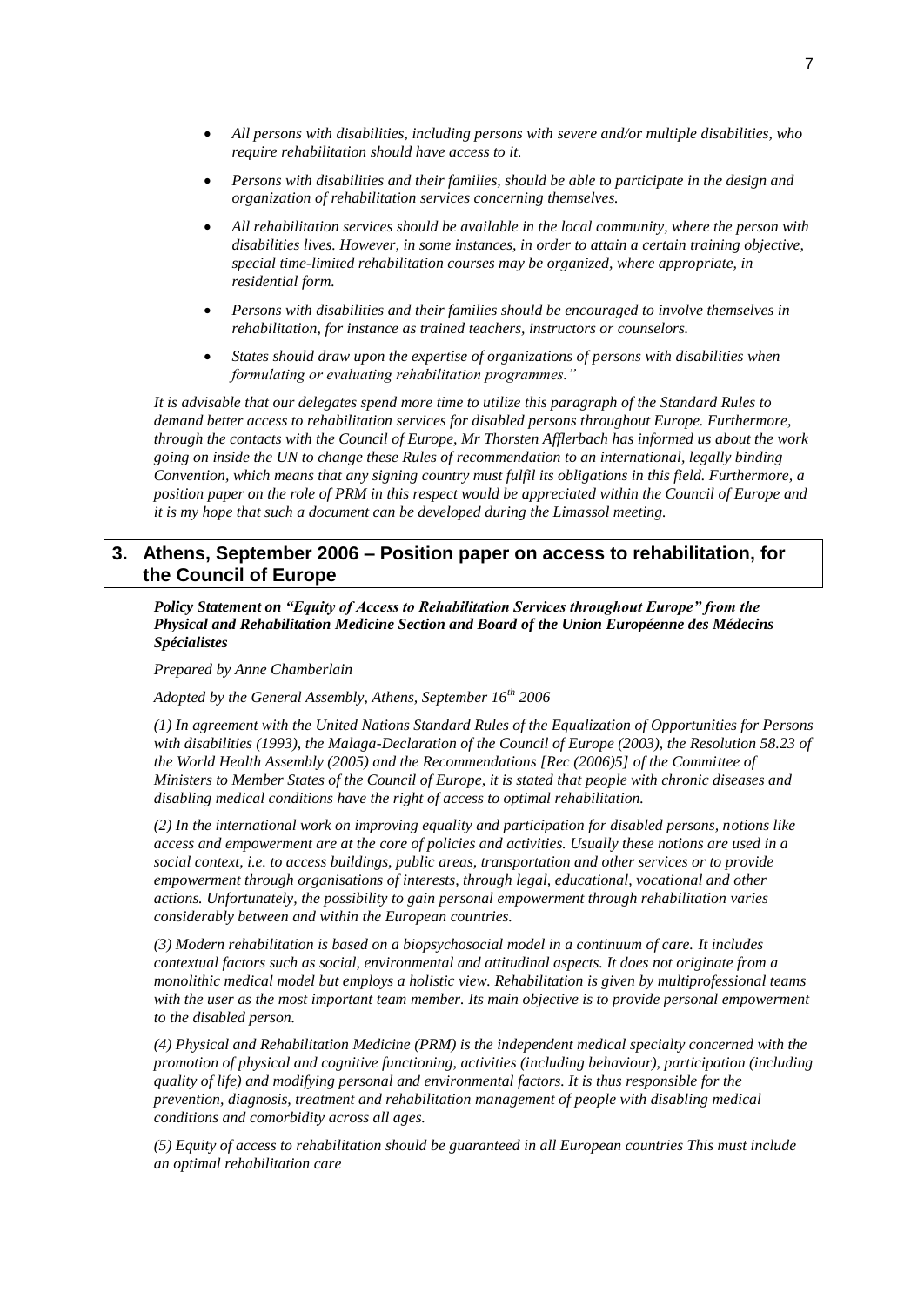- *improving body functions and structures, activities and participation*
- *adapting the environment to the peoples needs and*
- *aiming at empowerment of people with disabilities, a maximal independency and quality of life*
- *provided by well educated rehabilitation specialists*
- *performed by multiprofessional rehabilitation teams*

*(6) The UEMS PRM Section and Board therefore urges the Council of Europe to improve the access to rehabilitation to facilitate the personal empowerment of disabled persons throughout Europe. This represents a conscious extension of the notions access and empowerment to the person level.*

# <span id="page-7-1"></span><span id="page-7-0"></span>**B. ACCREDITATION**

#### **1. Preliminary discussions**

Representatives of the UEMS PRM Section and Board participated in the International Meeting on Accreditation of Quality in PRM (European Network for Quality Assurance in Higher Education) - Marseille 2003-11-17/21- gathering 21 countries.

The CAC also paid special attention to the EU Leonardo Project and to the US Committee for Accreditation of Rehabilitation Facilities (CARF). This was discussed several times in Brighton (2002), Vienna (2002), Ljubljana (2003), Antalya (2003) and Pavia (2004).

### <span id="page-7-2"></span>**2. Decision to set up a European Accreditation**

#### **a) Pavia 2004**

*As a result of the committee discussions, it was proposed that the PRM UEMS section should work to develop medically driven European clinical standards for Accreditation of Rehabilitation […].* 

*It was felt that European Standards for the rehabilitation process should be developed from defined rehabilitation strategies, based on Physical and Rehabilitation Medicine, on Evidence-Based Medicine, on best practise consensus, on the ICF by WHO and on the inclusion of patient's rights for ethical and political reasons, such as the United Nations Standard Rules and e g on specially developed lists on technical aids that should be available to all EU citizens. Furthermore, the European Accreditation should not be sensitive to health care organization aspects and should therefore occur on the program level. It was also found that accreditation will soon be or is already mandatory in many European countries and that competition for resources is increasing in European health care, and therefore, resources have to be transferred from core activities to develop quality assurance.*

#### **b) Dublin 2004**

*It was agreed after further discussion that:*

 *The PRM Section should accept that National Accreditation processes currently take priority over pan-European Processes.*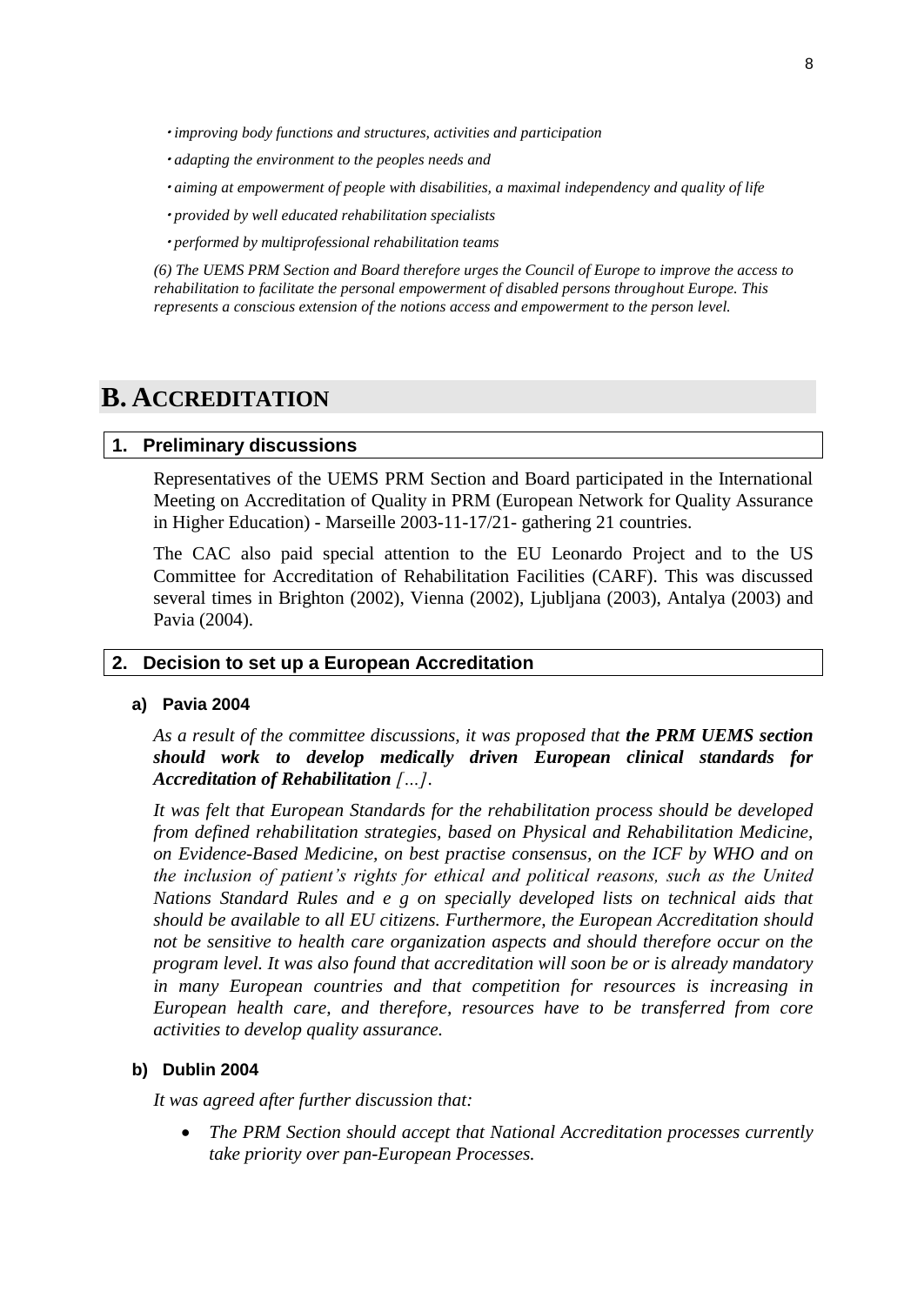- *It is nevertheless important to ensure that an external agency is involved in accreditation in a way that assists the promotion and harmonisation of high standards and good outcomes for rehabilitation across the EU*
- *It would be strategically prudent for the PRM Section to develop a system that is effective and clinically credible and thus to avoid the risk that future Governments might impose a less well considered procedure in order to meet short term political targets*
- *A PRM Section assessment system should be introduced that is clear, brief and based upon self-report submitted electronically on a questionnaire, once it has been checked for obvious errors or inconsistencies by the national manager*
- *A pilot phase by a selected sample, perhaps of ES members' services, should be undertaken to streamline the process before it is made generally available*
- *The data should be published on the PRM Website and kept up to date there*
- *The system should be formally reviewed and a mechanism for external validation including site visits should be considered once it has been running for 2 years*

*It was agreed to suggest to the Assembly that 2 small task groups should be formed to put together a proposal on the basis of iterative E-mailed discussion for consideration by the Board at its next meeting in Hanover. The 2 groups would perform the following functions:*

> *(a) To specify the features that a new web-site would need to have and how these features would best be provided and organised: Georges de Korvin [chair, France], Pedro Cantista [Portugal] and Lindsay McLellan[UK].*

> *(b) To prepare a draft set of questions to be included on the questionnaire: Bengt Sjölund[Chair, Sweden], Lajos Kullman [Hungary] and Henk Stam [Holland]*

*The (Section and) Board are invited to approve this action. VOTE: YES.*

#### <span id="page-8-0"></span>**3. The first Internet Based Accreditation System**

**In Hannover (February 2005**), the Committees discussed the two main aspects of the web based Accreditation system:

- The self assessment questionnaire, which had been prepared by Bengt Sjölund.
- The basical features of the accreditation procedure suggested by Georges de Korvin.

The General Assembly voted a budget frame of  $5000 \in$  for the Accreditation project.

**In Limassol (September 2005),** the rules of the Accreditation Procedure could be discussed in details, with special respect to the following aspects:

- Accreditation on a "yes or no" decision basis will be completed by comments for educational reasons.
- The Jury will consist of five European members, on being changed at random every year.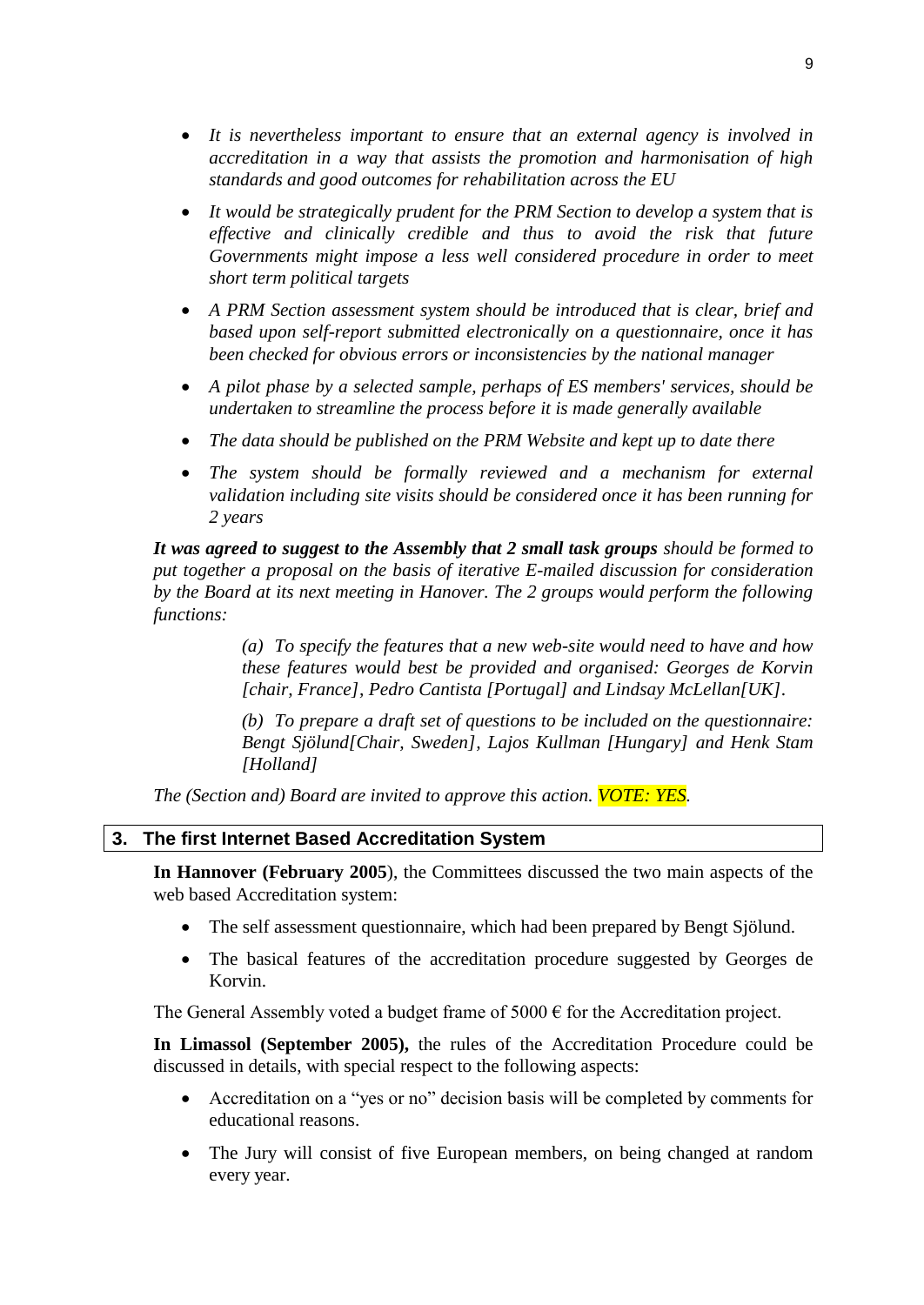- Algorithm of validation :
	- $\circ$  4/5 readings and 4/5 validation -> accreditation
	- o 4/5 readings and 3/5 rejections -> rejection
	- $\circ$  Readings = 5/5 and [3/5 positive and 2/5 negative] : discussion of the Jury (automatic warning)
	- o If a Jury member does not reply within 2 months, he will be replaced.
- Period of accreditation: 5 years.

A budget of 5000  $\epsilon$  for 2006, was unanimously confirmed by the General Assembly.

**In Lausanne (March 2006),** the first version of the Internet based Accreditation System could be demonstrated on line. The system was then achieved according to the CAC"s comments. The Committee also discussed the perspective to establish links between the UEMS PRM Accreditation and National quality insurances. Existing systems in Italy, France, Hungary and Austria were evoked.

A testing procedure was scheduled for mid 2006. The Jury consisted of A. Giustini, L. Kullmann, M. Quittan, B. Sjölund and H. Stam. A. McNamara and Th. Lejeune volunteered as deputies.

Being a Board Certified Specialist was added as a major condition to participate in the Accreditation Procedure. The whole process was unanimously approved by the General Assembly.

**In Athens (September 2007),** several improvements to the Accreditation System were still discussed. The following motions were voted by the General Assembly:

*Keep the Accreditation procedure free until March 1rst. Synthesis in Rennes: Yes Every one with PRM certification will be able to participate, up to 5 per country: yes A funding of 5 000 euros for 2007 is requested for*

- *Upgrading the Accreditation system*
- *Including the PRM calendar into the new system*
- *Setting out a new home page*
- *Preparing proposals for a general management on Internet Vote : yes*

*Accreditation is limited to PRM certified specialists: Yes*

*The number of submissions per year will be limited in order to fit our management capacity: Yes*

*Reasons of rejections : combination of :*

- *No continuing education*
- *No follow up of outcomes*
- *No evidence basis*

*If only one condition missing, the Jury will give 6 months more, to improve the programme. Yes*

*The person responsible for the programme needs to be a PRM Board certified specialist. Yes*

**In Rennes (March 2007),** the CAC could discuss upon the experience provided by a first series of technical trials and real programmes submitted from Austria, France, Hungary, Italy, Slovenia and Lithuania. *An important discussion raised within the Working Group about the philosophy of this accreditation :*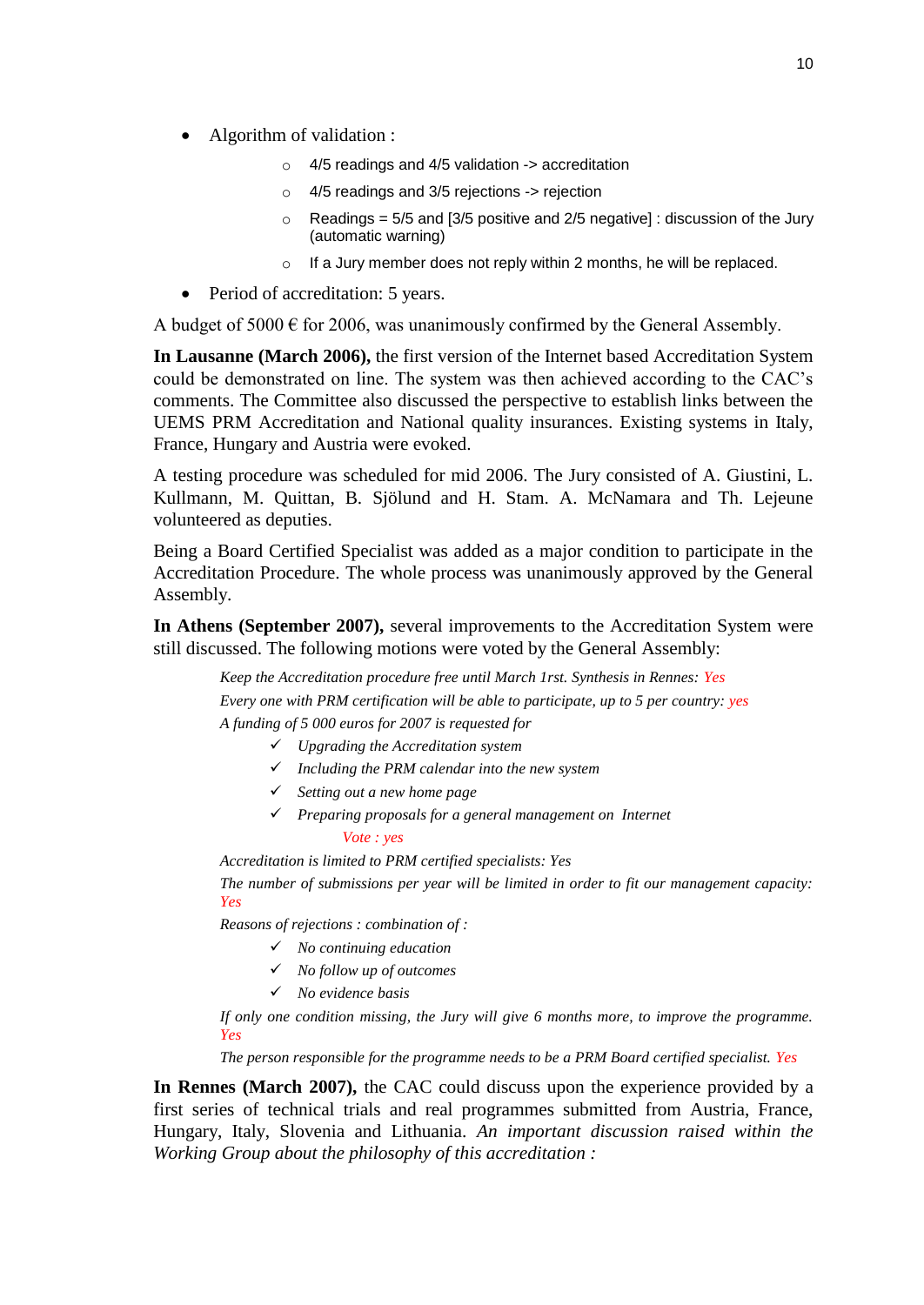- *Is it mainly aimed at a tough screening out the programmes, which don't fit some presupposed criteria of quality ?*
- *Or does it try to attract a wider range of programmes, showing the reality of PRM all over Europe ?*

*The group found an agreement and decided to keep up with a framework of criteria derived from other well known accreditation systems, but to move the procedure from a "yes or no" decision to a dialog between the Jury and the candidates.* 

The General Assembly voted for:

- Working on the role of PRM in Community Based Rehabilitation,
- Setting up a taskforce on ICF Guidelines.
- Extending the trial phase until the end of 2007.
- Enlarging the pool of volunteers for the Jury
- Updating the rules: *There should be a third possibility of vote for the jury. Besides "yes" or "no" there will be "under consideration". This reflects the previous decision, to give the applicant a time of 6 month to improve the application if substantial criteria are missing.*

**In Bucharest (September 2007),** the Accreditation System had been upgraded with the addition of a "dialog corner" for the Jury, the third voting option "under consideration" and the final decision making option given to the Jury President.

# <span id="page-10-0"></span>**C.RESEARCH**

**An attempt was made to harmonize PRM congresses through a web based information centre.** A budget of 4000  $\epsilon$  was voted in Antalya (2003) and a website was set up by Swedish designers. A contact was also established with the European Neuromuscular Centre -Paris (Dublin 2004).

Harmonization with the other European PRM bodies eventually led to cooperate on Ethics with the European Academy of PRM and to cooperate with European and National scientific societies in the field of Research.

Bengt Sjölund"s address in Limassol (September 2005):

*In the field of Research, our committee has taken two initiatives. First, with the multitude of international and national PRM meetings, it was felt necessary to implement a common long term planning instrument for congresses and other meetings in PRM to avoid near collisions of dates and contents. This has been accomplished in the form of a web-based congress calendar that can be found on [www.prm-calendar.org.](http://www.prm-calendar.org/) Here, information about meetings can be displayed on either international or national/international levels through selecting presentation mode. One national delegate from each country received 2004 and 2005 the codes to operate the system for national use as well as for announcing European meetings arranged in a certain country. So far, there has unfortunately been limited use of this calendar.*

*The second initiative is that our section should encourage the scientific education of young PRM colleagues. This has been done firstly by proposing to offer 10 travel grants à 500€ to young PRM*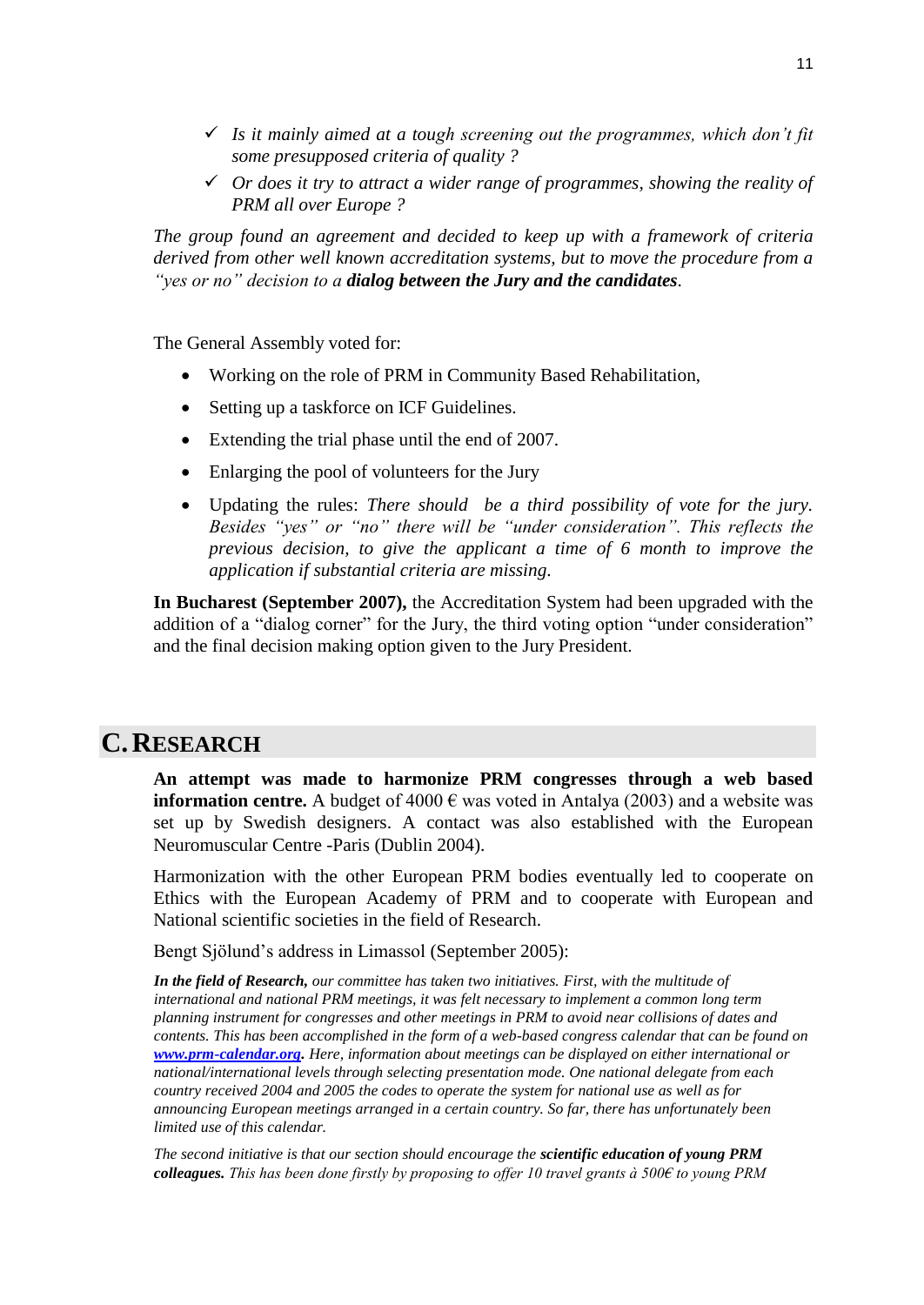*trainees giving presentations at the European PRM Congresses, starting with the 2004 Vienna Congress. This was approved at the Pavia General Assembly. Secondly, a regular support of 8-10 000€ was proposed to Scientific Summer Schools like the successful one in Marseille and this was approved at the Dublin General assembly.*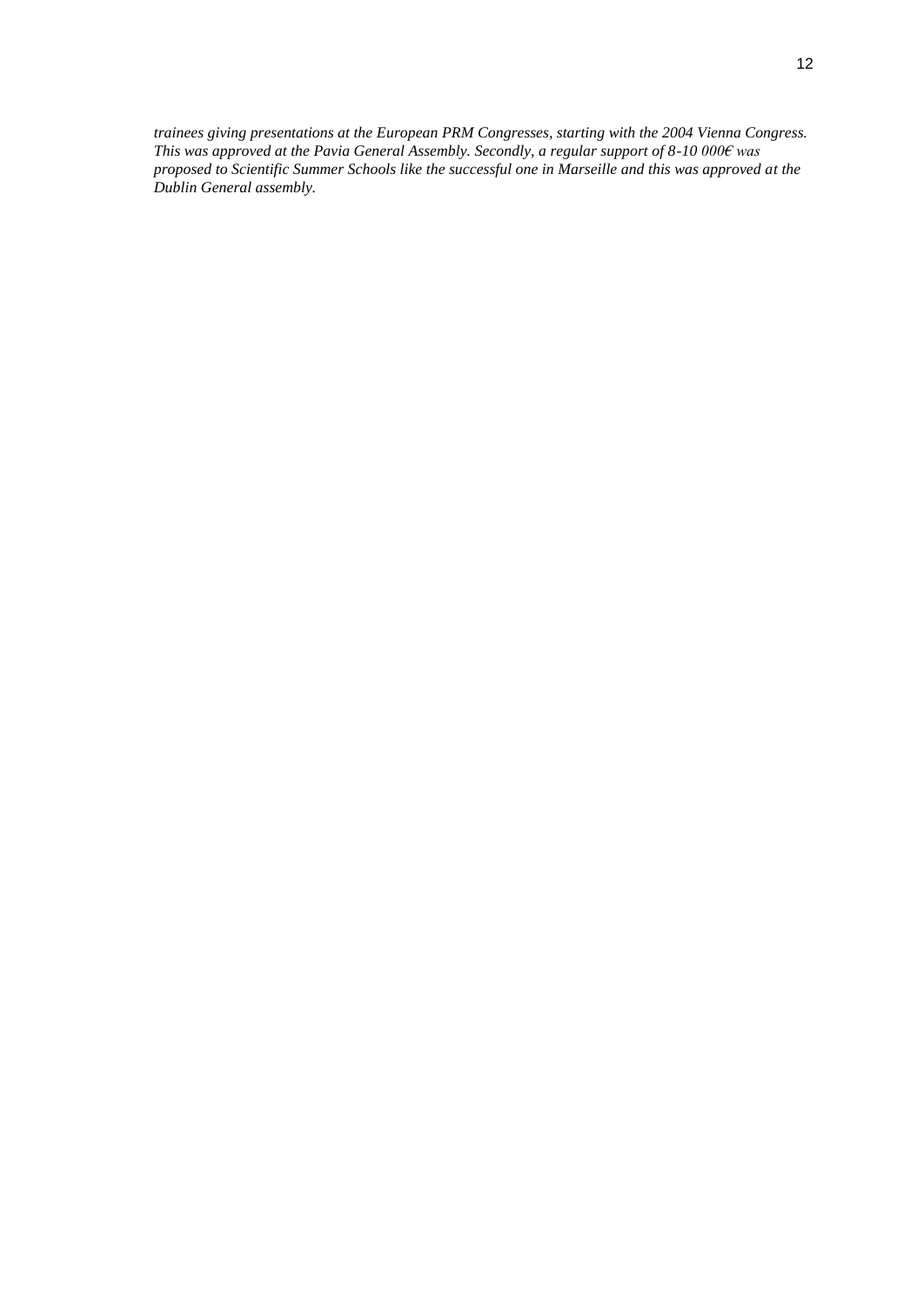# <span id="page-12-0"></span>**IV. The Second Action Plan (2009-2011)**

# <span id="page-12-1"></span>**A.BUCHAREST (SEPTEMBER 2007)**

**Dr. Georges de Korvin (France) was elected as chairman of the Clinical Affairs Committee,** and succeeded to Prof. Bengt Sjölund.

**The draft of a new Action Plan**, in the continuity of the "EAR Plan", was presented. It was focused on Quality of Care in PRM as the core issue to consider:

- *Quality of care is an ethical response to the persons with disabilities.*
- *Quality of care can be defined and assessed on the basis of scientific evidence (EBM)*
- *Quality of care involves a good organization of our professional practice.*

**This draft proposal concluded** that *a policy focused on the Quality of Care in PRM will obviously cover a large domain of activities and will involve a wide range of competences. Thus, harmony and cooperation will have to be carefully considered with all the organizations and bodies within and around the UEMS PRM Section :*

- *1. the other bodies of the UEMS PRM Section (Committee for Education and European Board of PRM, Committee for Professional Practice), under the umbrella of the Enlarged Executive Committee ;*
- *2. the other European PRM Bodies (Académie européene de réadaptation and ESPRM) ;*
- *3. the UEMS Management Council and its Working Groups ;*
- *4. the European Institutions (EU, Council of Europe, Associations of Patients…) ;*
- *5. National Organizations participating, through their delegates, in the UEMS PRM Section.*

# <span id="page-12-2"></span>**B. NAMUR (MARCH 2008)**

**In the Friday workshop, the CAC discussed about the feedback from the trial phase**. G. de Korvin presented the technical aspects, B. Sjölund described the Jury"s work et A. Juocevicius gave a first overview of the submitted programmes.

**A new set of conditions completed the voting rules**. With respect to the Questionnaire on line, the following rules were voted for ACCEPTANCE of a programme:

*Page 1 : General presentation*

- o *Specific title of the programme*
- o *Comprehensive description of the programme, with information related to each part of the questionnaire, enlightening the reasons for responding yes or no.*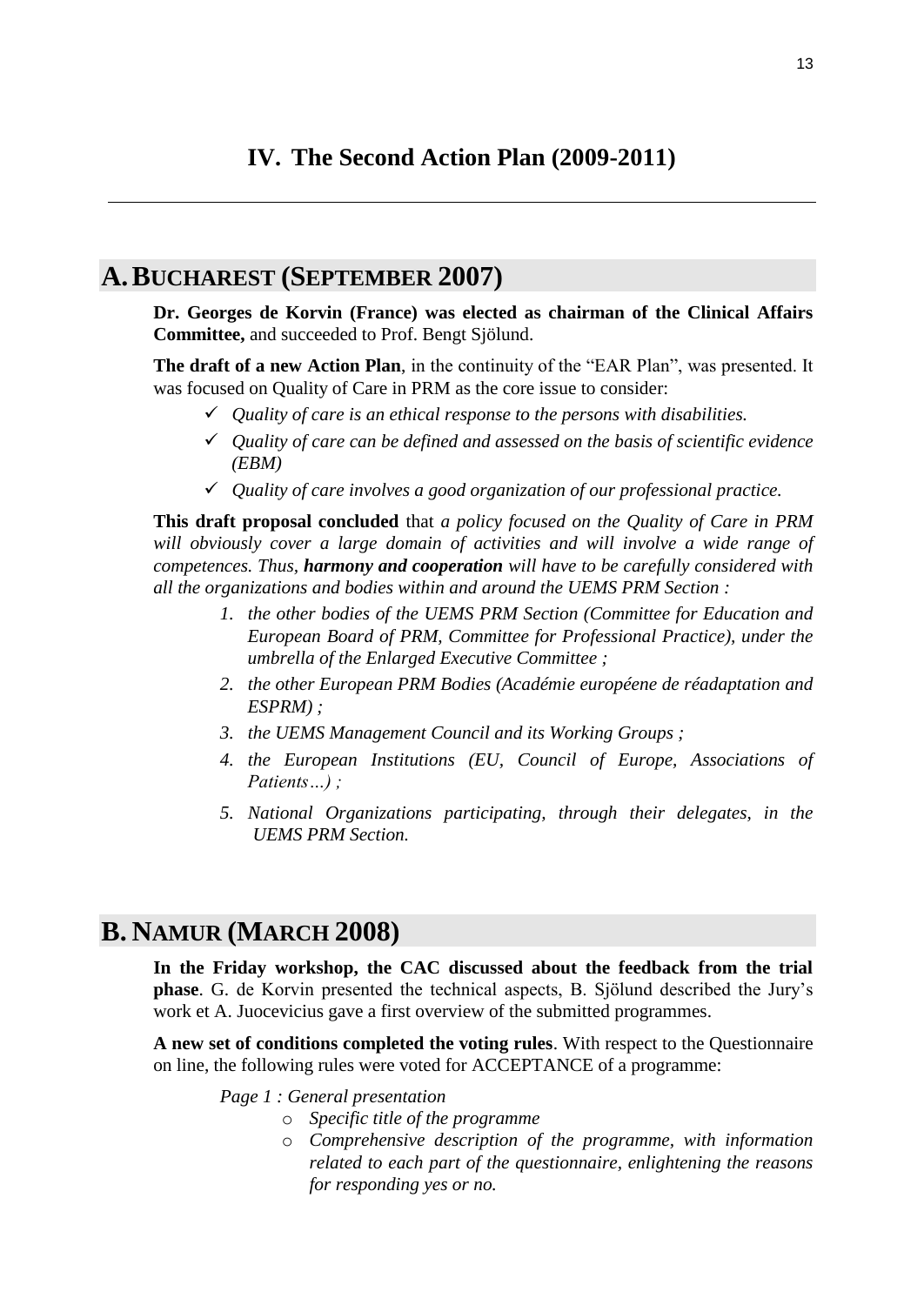- *Page 2 : Aims and goals*
	- o *Goals are consistent and expressed in ICF categories.*
- *Page 3 : Location and safety* o *Safety issues are addressed*
- *Page 4 : Patient rights / NGO activities* o *Human rights issues are addressed*
- *Page 5 : PRM Specialists in the programme*
	- o *PRM interventions are part of the programme*
	- o *Physician role should be rehabilitative*

### *Page 6 : Team management in the Programme*

- o *Adequate staffing (competence)*
- o *Adequate continuing education for physician and staff*
- *Page 7 : EBM of programme – organization and records*
	- o *Clear EBM basis*
	- o *Clear definition of admission/discharge criteria*
	- o *Organized patient records*
	- *Page 8 : Monitoring and outcomes*
		- o *Adequate number of patients/year*
		- o *Outcome measurements with audit spiral is evident*

*Page 9 : Audit spiral*

### **The group discussed on the policy about EBM and National rules.**

*B. Sjölund : It is necessary to clarify the importance of national consensus documents in local languages in relation to EBM (randomized controlled trials and systematic reviews in English; Cochrane database)*

*G. de Korvin : this question needs to be considered from different points of views:*

- *UEMS and European rules about National Languages*
	- o *European Union : 23 official languages*
	- o *UEMS : English and French are official languages.*
- *Which level of the Programme of Care in PRM is addressed by EBM :*  o *diagnosis of disease*
	-
	- o *Functionnal assessment : accuracy, relevance with respect to the rehabilitation strategy ?*
	- o *Method of treatment*
	- o *Organization of the treatment : hospitalisation, day hospital, community based care ?*
	- o *Quality indicators…*
- *Availability of Scientific Evidence in PRM?*

The main goals of the new action plan were unanimously approved by the General Assembly:

 *To pursue the efforts made to set up a European system of Accreditation of the PRM programmes of Care*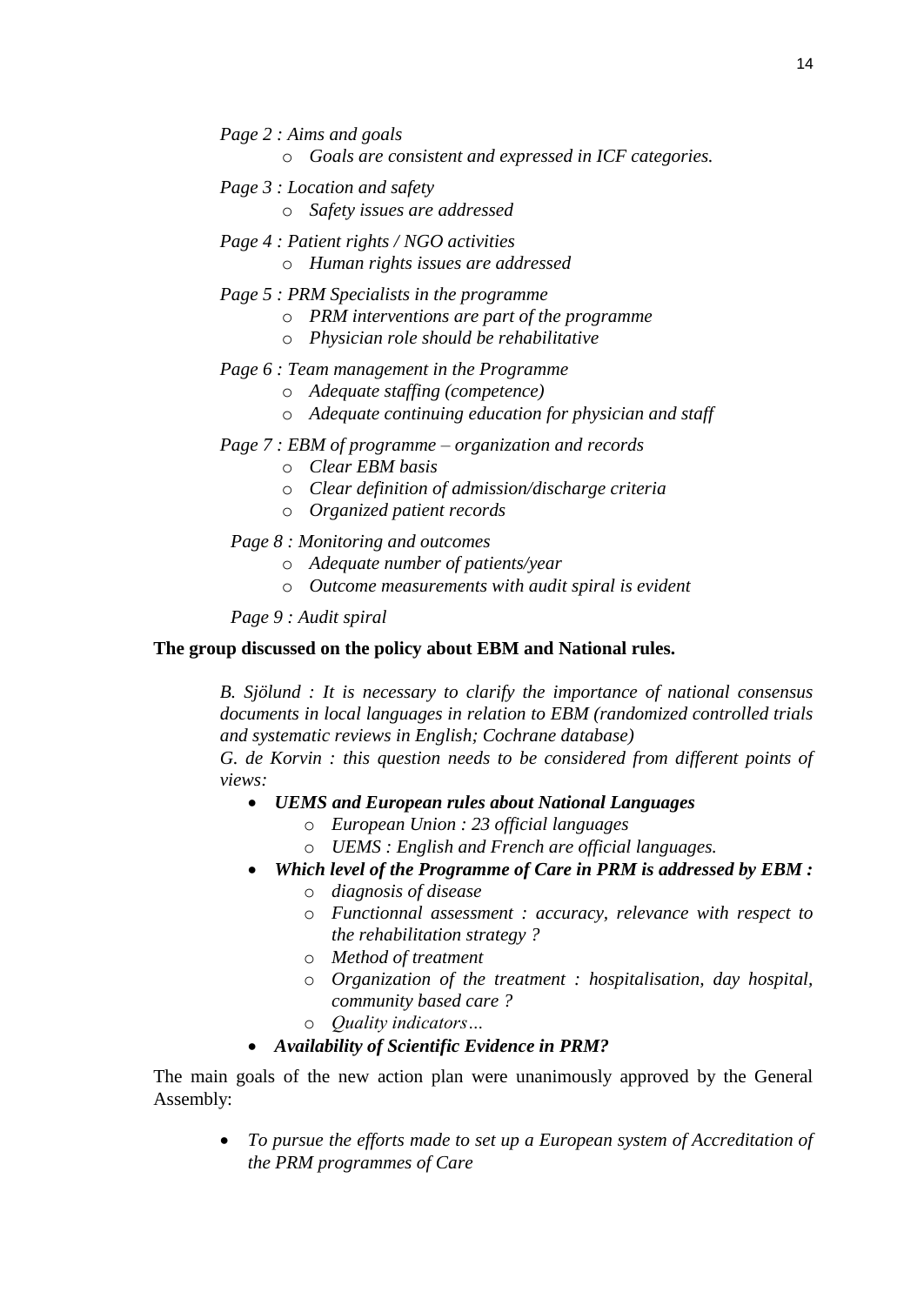- *To sort out all European resources for Good Practice in PRM*
	- o *New space on our webpage designated for resources of good clinical practice in PRM. There will be a responsible member of the CAC in cooperation with a responsible member of the ESPRM.*
- *To identify which kind of resources are mentioned in programmes of care submitted to UEMS Accreditation by establishing a follow up and overview process.*
- <span id="page-14-0"></span> *To foster further works about PRM effectiveness within a European network for Quality of Care within sessions in international and national Congresses***RIGA (SEPTEMBER 2008)**

# <span id="page-14-1"></span>**1. Reminder of the Action Plan**

- To pursue the efforts made to set up a European system of Accreditation of the PRM programmes of Care
- To review and classify all the European resources available for Good PRM **Practices**
- To open on our websites [\(www.europrm.org](http://www.europrm.org/) and [www.euro-prm.org\)](http://www.euro-prm.org/) a new space for resources promoting good clinical PRM practices. Prof. Lajos Kulmann of the CAC and Dr. Gordana Devecerski, European Society of PRM (ESPRM) will be jointly responsible for managing this space.
- To define what resources should be mentioned in the PRM care programmes submitted for UEMS Accreditation by establishing a follow up and review process. Prof. Alvydas Juocevicius
- To foster further research on the effectiveness of PRM in the context of a European network for the Quality of Care and at International and National Congresses.Accreditation system will be the main tool to gather information in PRM activities. The Basis to get a better understanding to PRM in Europe, to harmonise the specialty.

# <span id="page-14-2"></span>**2. Works on the Accreditation Programme**

- o End of the Pilot Phase et starting of the Paying Phase Management of pending submission from the Pilot Phase
- o Advertising the European Accreditation System in each country. Participation in congresses and publishing papers.
- o Compendium of the Rules of Procedures (project)
- o Resources for Good Clinical Practice (Lajos Kulmann's questionnaire)

### <span id="page-14-3"></span>**3. Voted motions**

- o Motion 1: In order to recognize Prof. Bengt Sjölund for his contribution, as a Past-President of the Jury he will be kept informed of the Clinical Affairs activities. Vote: YES unanimously
- o Motion 2: Candidates to be member of the Jury should be National Delegates and PRM-Board certified who regularly participate in the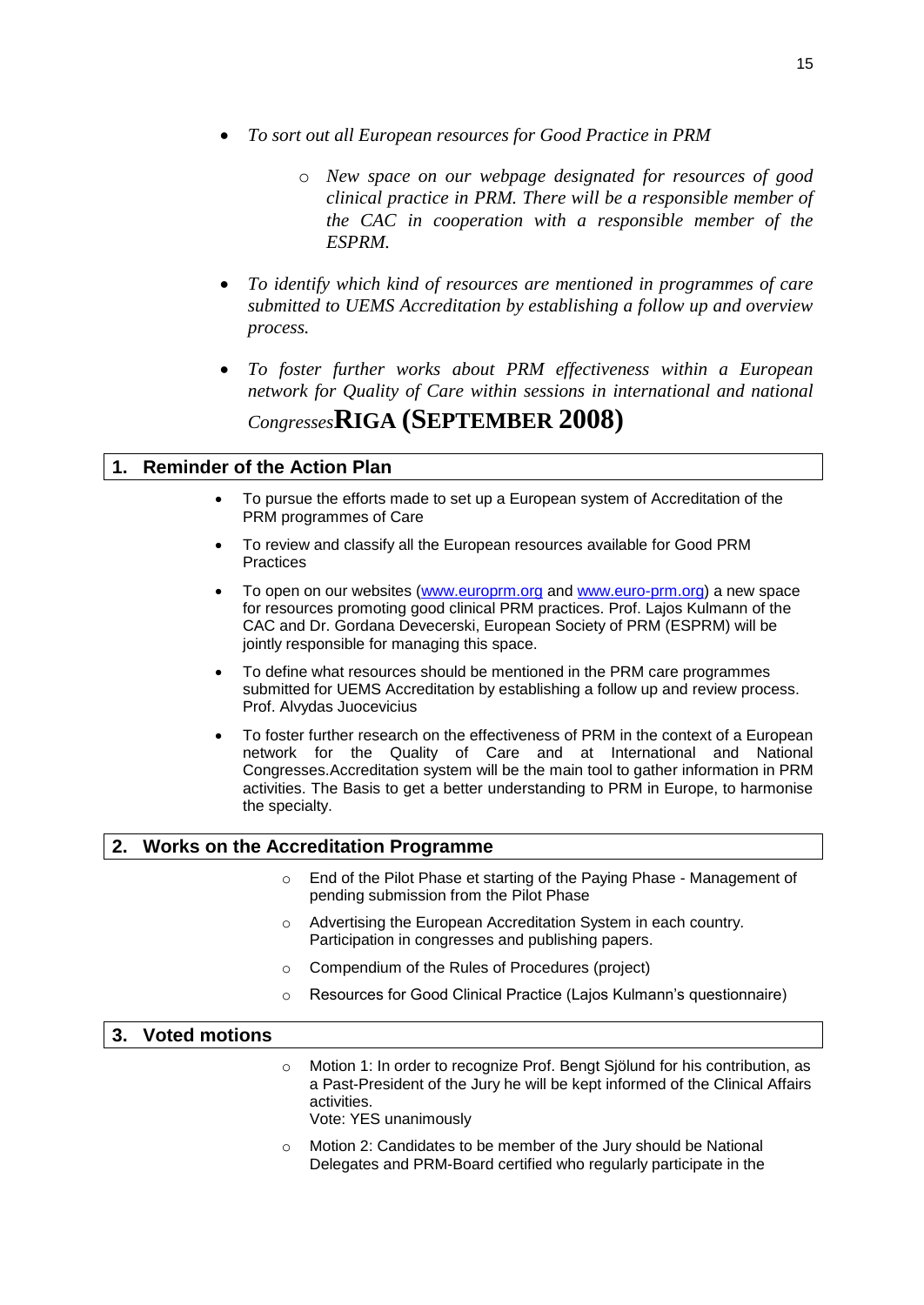Clinical Affairs workshops.) Vote: YES unanimously

- o Motion 3: The new Jury members are: Prof. Michael Quittan (Austria, President of the Jury), Prof. Thierry Lejeune (Belgium, Vice-President of the Jury), Prof. Alvydas Juocevicius (Lithuania), Prof Jorge Lains (Portugal), Prof. Alessandro Giustini (Italy). Substitutes are: Dr. Jacinta McElligott (Ireland), Prof. Anthony Ward (UK), Dr. Georges de Korvin (France), Prof. Crt Marincek (Slovenia). Vote: YES unanimously
- o Motion 4: In order to get additional income to support the Clinical Affairs Activities, we will explore sponsoring of private companies. We will ensure that the sponsors will not interact with the content of our activities, nor will they be given information, which will not be displayed on our public website. We will seek sponsorship from at least two different companies or organizations, acting in different fields. Sponsors will be mentioned on our website, but no advertisement for their products or services will be allowed on our website or on any other document issued by the UEMS PRM Section.

Vote: YES 18, NO 3, Abstentions 1.

- o Motion 5: Any action from the Clinical Affairs committee will be discussed and agreed during one of its workshops, so that the Committee will be able to submit to the General Assembly for validation before implementation and public diffusion. Vote: YES unanimously
- o Motion 6: In accordance with the Clinical Affairs Committee Action Plan, Prof. Lajos Kullmann will survey the National Delegates regarding resources of National Guidelines in European Countries. The survey will be a brief email questionnaire requesting information on:
- o National organizations involved in Quality of Care issues,
- o Process of issuing national recommendations
- o Open description of the situation in the country.
- o The answers and a synthesis will be entered on the private UEMS PRM website.
- o Vote: YES 20, NO , Abstentions 2.

# <span id="page-15-0"></span>**D.CAMBRIDGE (MARCH 2009)**

# <span id="page-15-1"></span>**1. CAC Chairman's address**

Last General Assembly in Riga raised unexpected questions about the payment of TMS work on the Accreditation Website [www.europrm.org](http://www.europrm.org/) and finally decided to postpone its decision. This put me in a rather embarrassing situation but also led me to review the history of the different websites, the past action of the Clinical Affairs Committee regarding the Accreditation of Programmes of Care and finally to formulate new suggestions to propose to the UEMS PRM Section.

Since the time when Antoine Macouin used to be the Secretary General of the Section, there has been a **series of different websites devoted to the UEMS Section and Board activities:**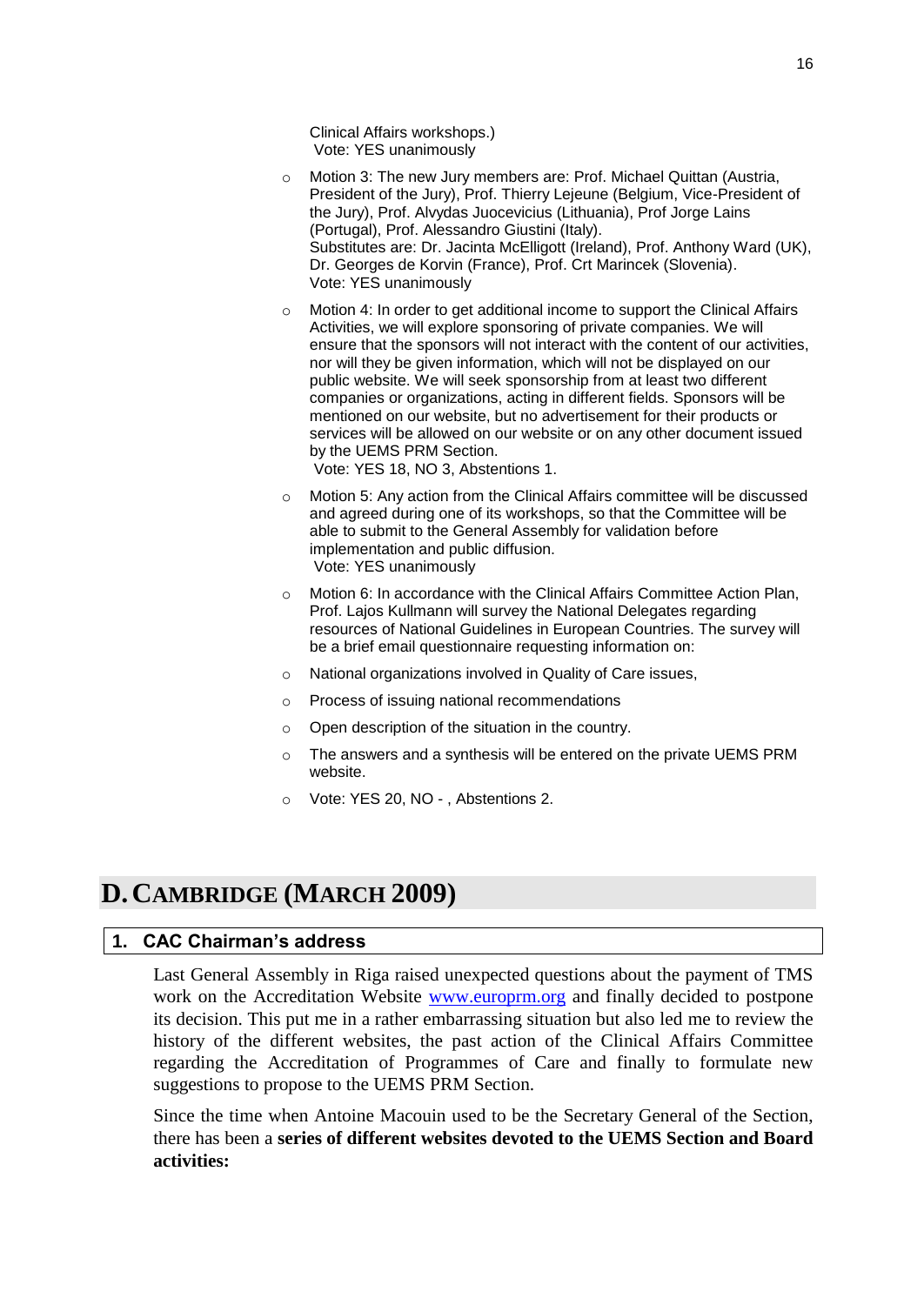- The first one had been set up by Antoine Macouin and was hosted at Wanadoo.
- In 2001, when I was elected as Deputy Secretary and Webmaster, I set up a new website, managed with Frontpage and hosted at Amen.fr. This was very cheap, but didn"t allow cooperative work.
- In 2004, we had the opportunity to take benefit from a hosting platform of the University of Marseille, and of the skills of a computer engineer, who created for us a third website, allowing cooperative work for the National web pages and web links.
- In 2006, the Accreditation of Programme of Care, decided by the General Assembly in 2004, was settled on a devoted platform in Nantes and was created by Technimedia Services. Its address was named www.europrm.org , with the possible perspective to become the general website of the UEMS Section and Board.
- In 2008, thanks to Xanthi Michail, Nikos Barotsis offered his skills to create a new main website, hosted by Combell and managed with a new popular on line software called Joomla. The latter has the great advantage to be a freeware and to allow easy cooperative work and many functions without expensive programming costs. Therefore, the previous website in Marseille could be closed and only remained Nikos Barotsis' website at www.euro-prm.org and the TMS website specially devoted to Accreditation at [www.europrm.org](http://www.europrm.org/). Of course, links are established between both of them.

**The history of the Accreditation procedure** developed by the Clinical Affairs Committee can be retraced through the decisions noted in the General Assembly reports:

- On 27/03/2004 (Pavia), under Bengt Sjölund's chairmanship of the Clinical Affairs Committee, the following statement was reported : "the PRM UEMS section should work to develop medically driven European clinical standards for Accreditation of Rehabilitation".
- On 11/09/2004 (Dublin), the following motion was voted: "It would be strategically prudent for the PRM Section to develop a system that is effective and clinically credible and thus to avoid the risk that future". 9/42
- On 19/02/2005 (Hanover), the GA voted for the specifications of a European Accreditation System based on an Internet Website and for a budget of 5000 Euros. (One vote "no").
- On 17/09/2005 (Limassol), the Clinical Affairs Committee presented a first tentative model set up by Technimedia Services, under G. de Korvin"s supervision. Additional specifications were unanimously approved and a second budget of 5000 Euros was approved for the upgrading work.
- On 01/04/2006 (Lausanne), additional requirements were expressed by the Clinical Affairs Committee, in order to fit the procedure ready for starting the Pilot Phase. This was approved by a unanimous vote of the GA.
- On 16/09/2006 (Athens), the first outcomes from the Pilot Phase could be discussed and led to a series of proposals which were all unanimously approved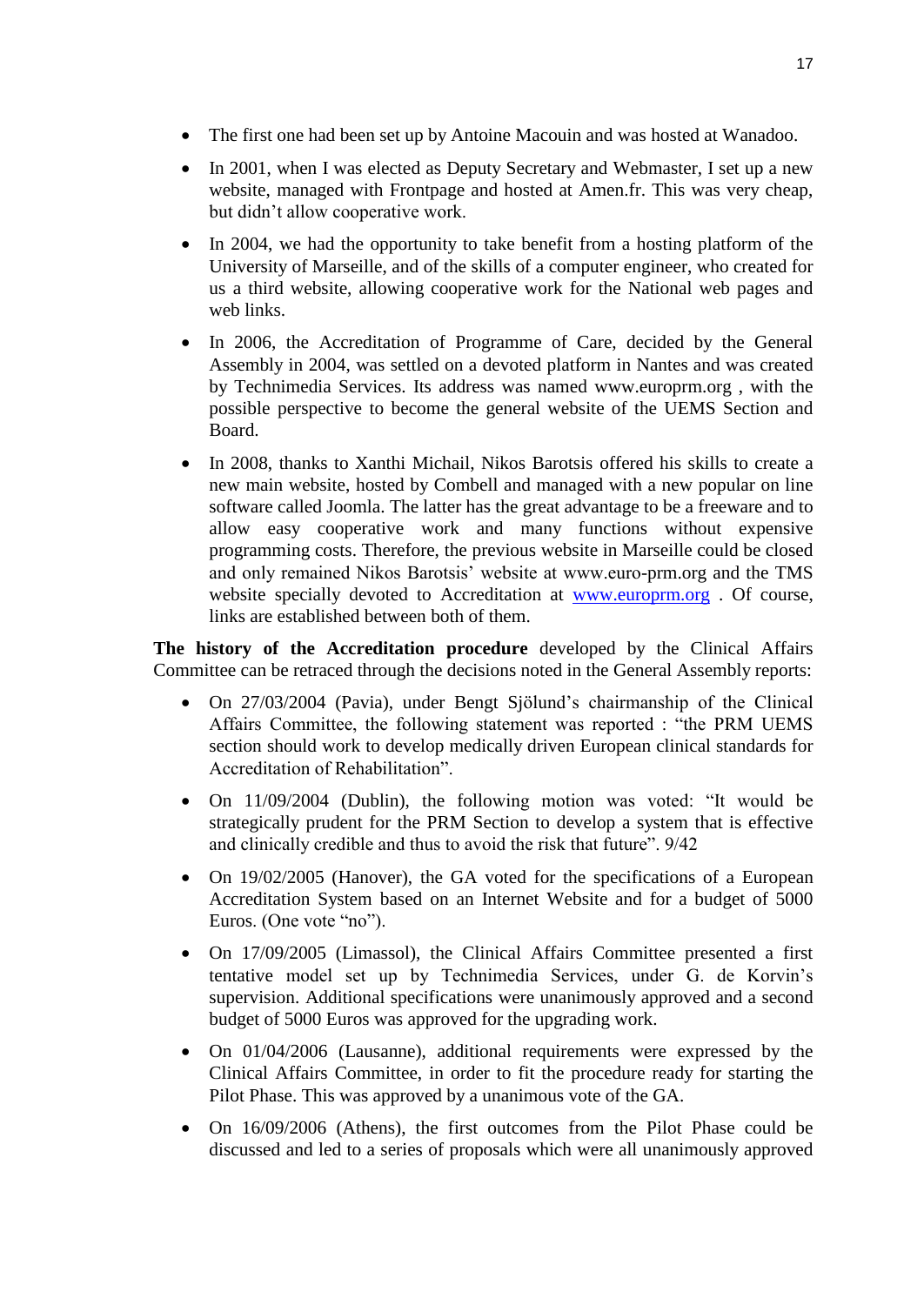by the General Assembly, together with a budget of 5000 Euros for complementary work in 2007.

- On 29/03/2007 (Rennes), the need of an interaction between the Jury and the Applicant was expressed and the GA voted for a third possibility of voting (under consideration) and for an extension of the Pilot Phase until the beginning of 2008.
- On 15/09/2007 (Bucharest), the GA approved the final procedure with the third vote "under consideration", the upgraded set of criteria and the Jury"s composition. The GA voted a 8000 Euros budget, which included 3000 Euros for refunding the previous investments and 5000 Euros for further development of the Accreditation Website. These expenses had to be covered by the registration income from the Paying Phase, expected to start on January 2008. G. de Korvin was then elected as new Chairman of the Clinical Affairs Committee.
- On 07/03/2008 (Namur), the Clinical Affairs Committee still had to improve several aspects of the process (rules for Jury voting, criteria for acceptance) and set out the main goals of the Clinical Affairs Action Plan. All those proposals were approved by the GA. We also decided to take the opportunity of the European PRM Congress in Bruges, to announce the official opening of the European Accreditation of PRM Programmes of Care and we organized two UEMS sessions for this purpose. This official opening was also announced in the Baltic Congress, the French Congress and the Italian Congress.

Unfortunately, the chairman of the Clinical Affairs Committee had remained the only paying applicant since the beginning of the Paying Phase, so that the Executive Committee couldn"t make any decision at the time it had been expected to do. By this time, programming work by TMS couldn't be avoided, mainly to cope with management aspects of the Accreditation Website.

• In order to compensate for the lack of income, during the slower than expected starting of the paying phase, I proposed to the GA in Riga (06/09/2008) the perspective of asking for private sponsorship. Nevertheless, the refusal to pay for TMS work in 2008 showed that we had reached a dead end.

However, this crisis had to be analysed objectively and we had to set up constructive proposals for a new starting point. This is what we have done for the last six months, within the Clinical Affairs Committee and in close cooperation with the Executive Committee. **Accreditation of PRM Programmes of Care remains the core issue of the Clinical Affairs Committee and its general goals still are to publicize good programmes of care and to promote a Quality of Care approach based on the scheme of Programmes of Care.**

Our first approach had been to organize a light screening system using an automatic process. The latter was designed for an expected "mass management" and it was supposed to save secretarial work.

## **The Pilot Phase, which is definitely over now, has brought up the following statements:**

• Thirteen programme could be accredited, most of them after some formal improvement requested by the Jury.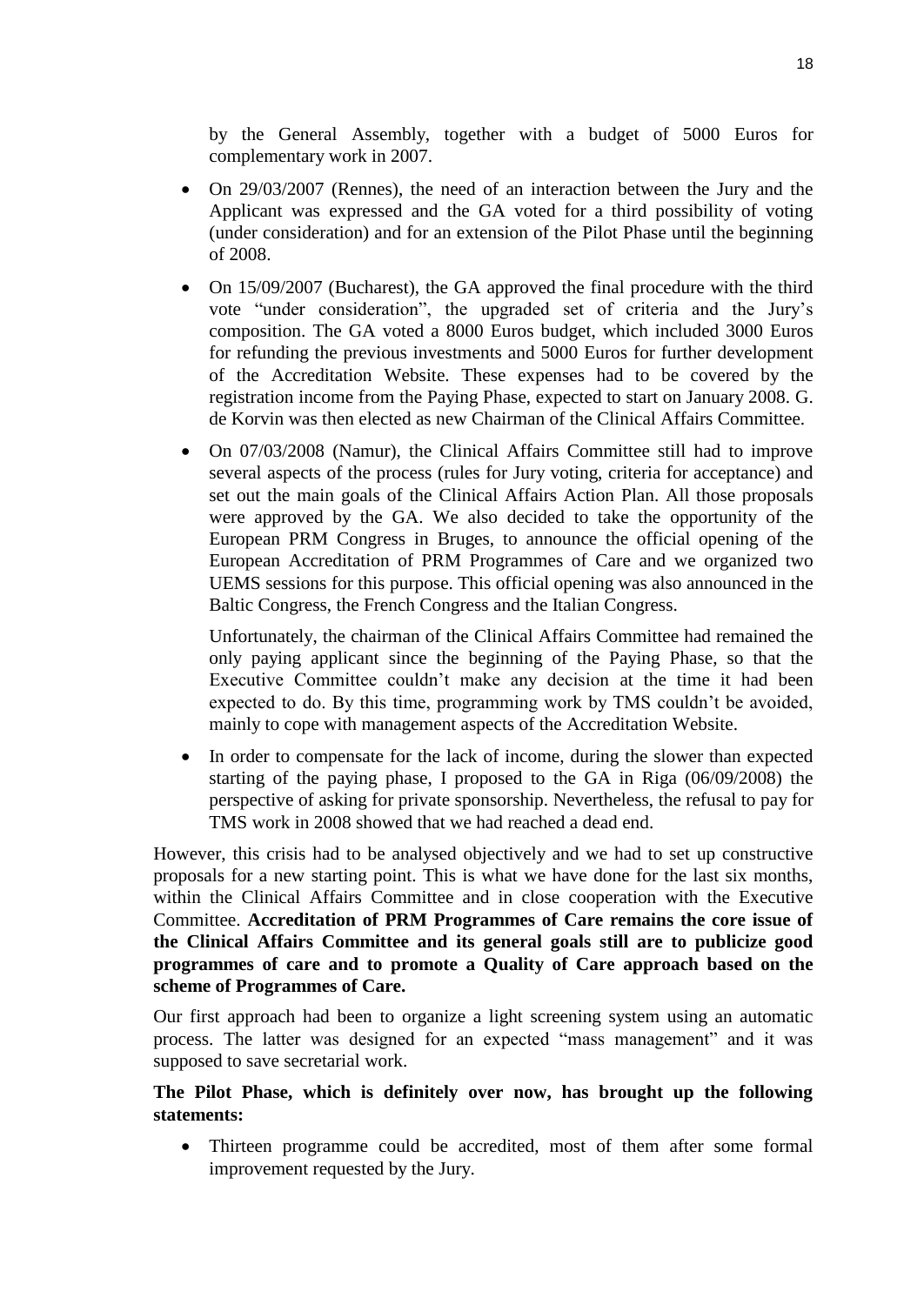- The procedure has proved to be heavier than expected and frequent delays were due to personal unavailability of the Jury members.
- New requests were expressed in each General Assembly and this led each time to expensive programming work.
- Even though, we finally had to shortcut the automatic procedure and to manage the submitted forms in a traditional way, using MS Word documents, exchanges of documents by emails and even phone meetings.
- On the other hand, only one paying registration has been recorded despite announcements in congress and in PRM Journals, so that the personal involvement of National Delegates has to be questioned.

**As a consequence, we make the following proposals**, which will be discussed in details during our Friday workshop:

- To replace the "mass screening" approach by a peer review process.
- A MS Word template will be used for submissions, instead of the online questionnaire.
- The Accreditation Manager will be responsible for information exchanges between the reviewers and the applicants.
- The main website, designed by Nikos Barotsis will be used for all purposes related to this new Accreditation Procedure and the former website www.europrm.org will be frozen.
- Publications in the E-book and in European PRM Journals will be the ultimate goal of this Accreditation Procedure.

The new template will keep the previous questionnaire, which will be split in parts related to each subchapter. It will also give more space to full text description of the Programme. Furthermore, new topics will be added, especially about the general bases of the programme and about the actual content of the programme. Scientific references and guidelines will have to be cited within the full text description, so that they will be clearly related to identified considerations. Programmes titles will have to focus on specific issues, rather than on very general scopes.

**Regarding the financial aspects,** the TMS invoice of 5000 Euros for 2008 works should be payed. The estimate for 2009 will be:

- Income :
	- o 2000 Euros from sponsorship: AXS Ingéniérie, Proteor, Jacques Chauveau, Orthofiga (French companies).
	- o 1000 Euros from registration.
- Outcome:
	- o 250 Euros for freezing the TMS Website, keeping the hosting platform registration and the domain name for www.europrm.org
	- o 2750 Euros for refunding our previous investment.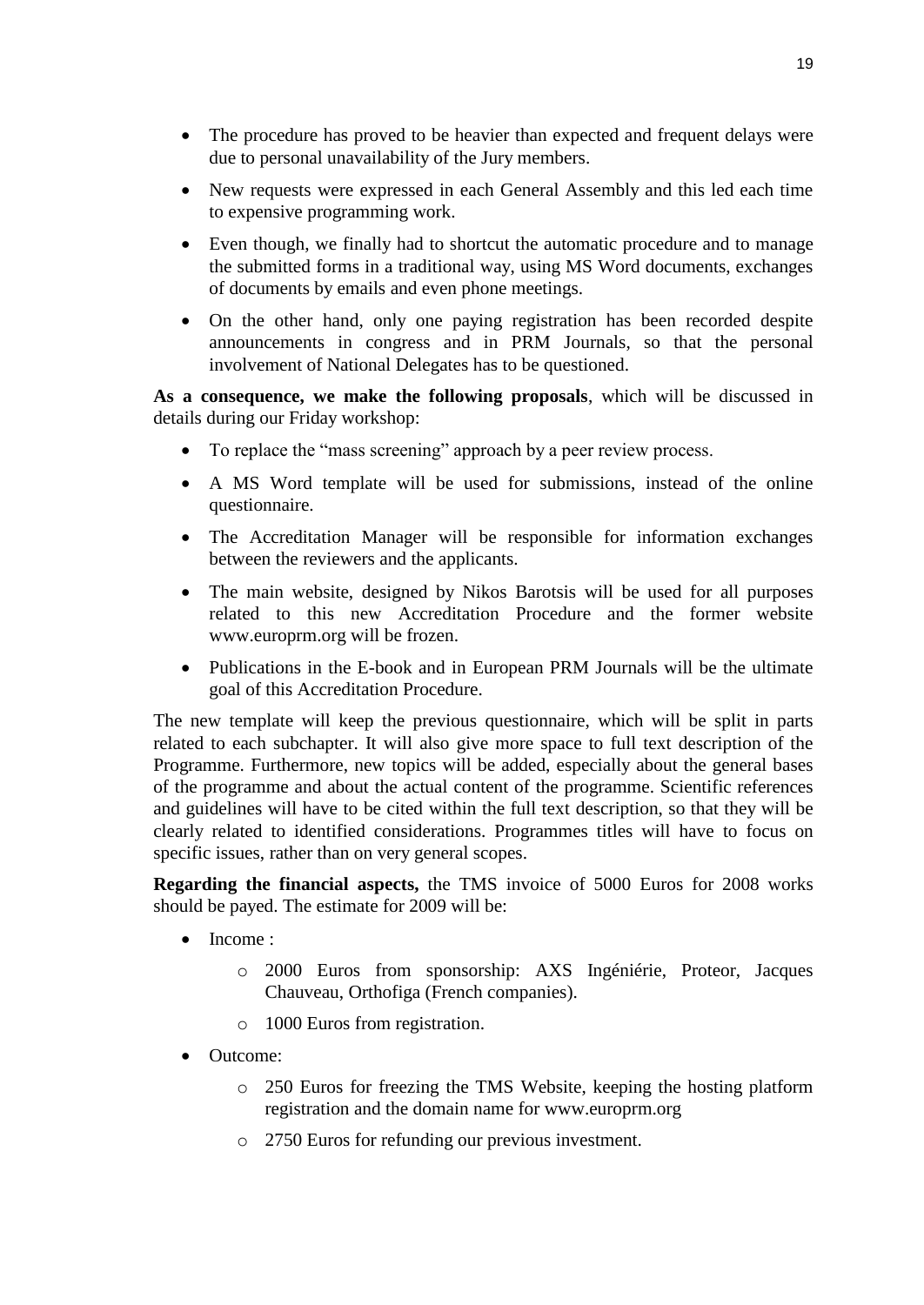**During our Friday workshop, we will present three PRM Programmes of Care,** which have proved to be very useful to negotiate the funding of Locomotor Instrumental Assessments with the French National Health Insurance. We will also present the new features devoted to Accreditation within the UEMS PRM Section and Board website www.euro-prm.org and we will discuss all details of the new template and procedure.

**In conclusion,** during the 2004-2009 period, our "learning by doing" approach has brought us very fruitful experience and Programmes of PRM Care have proved to be a structuring concept for our specialty. It has opened the way to a new medically driven approach, which will lead to a practical and well structured description of our daily practice activity. There is no doubt that this bring up very interesting material to our Ebook and for papers to publish in European PRM Journals. Of course, the success of this exciting project will obviously linked to the commitment of every National Delegate to the UEMS PRM Section.

# <span id="page-19-0"></span>**2. Voted motions**

- Motion 1: the Clinical Affairs Committee will contribute to E-book and will take the responsibility for matters related to Quality of Care, especially on the basis of PRM Programmes of Care. Vote: YES unanimously
- Motion 2: the Accreditation of PRM Programmes of Care will be upgraded to a peer review process, aiming at displaying quality programmes of care on our website and submitting them to European Journals. Vote: YES unanimously
- Motion 3: this peer review process will rely upon a panel of experts, which will make contacts with the scientific committees of the different PRM Journals. Vote: YES unanimously
- Motion 4: for the first 20 submissions, the registration fees will be only 100 Euros per submission. Then, the previously defined fees will be applied. Vote: YES unanimously
- Motion 5: the new accreditation procedure will use the main website www.europrm.org as a platform for all its activities and the previous Accreditation Website www.europrm.org will be frozen. Vote: YES unanimously
- Motion 6: the above motions will cancel and replace the previous motions voted by the General Assembly about the accreditation of programmes of care. Vote: YES unanimously
- Motion 7: the pending amount of 5000 Euros will be paid to TMS for its work in 2008.

Vote: YES unanimously.

# <span id="page-19-1"></span>**E. VILNIUS (SEPTEMBER 2009)**

## <span id="page-19-2"></span>**1. CAC Chairman's address**

Dear colleagues, During our last General Assembly in Cambridge, the Accreditation Pilot Phase was finally closed. The 13 programmes accredited through the first procedure are available on the website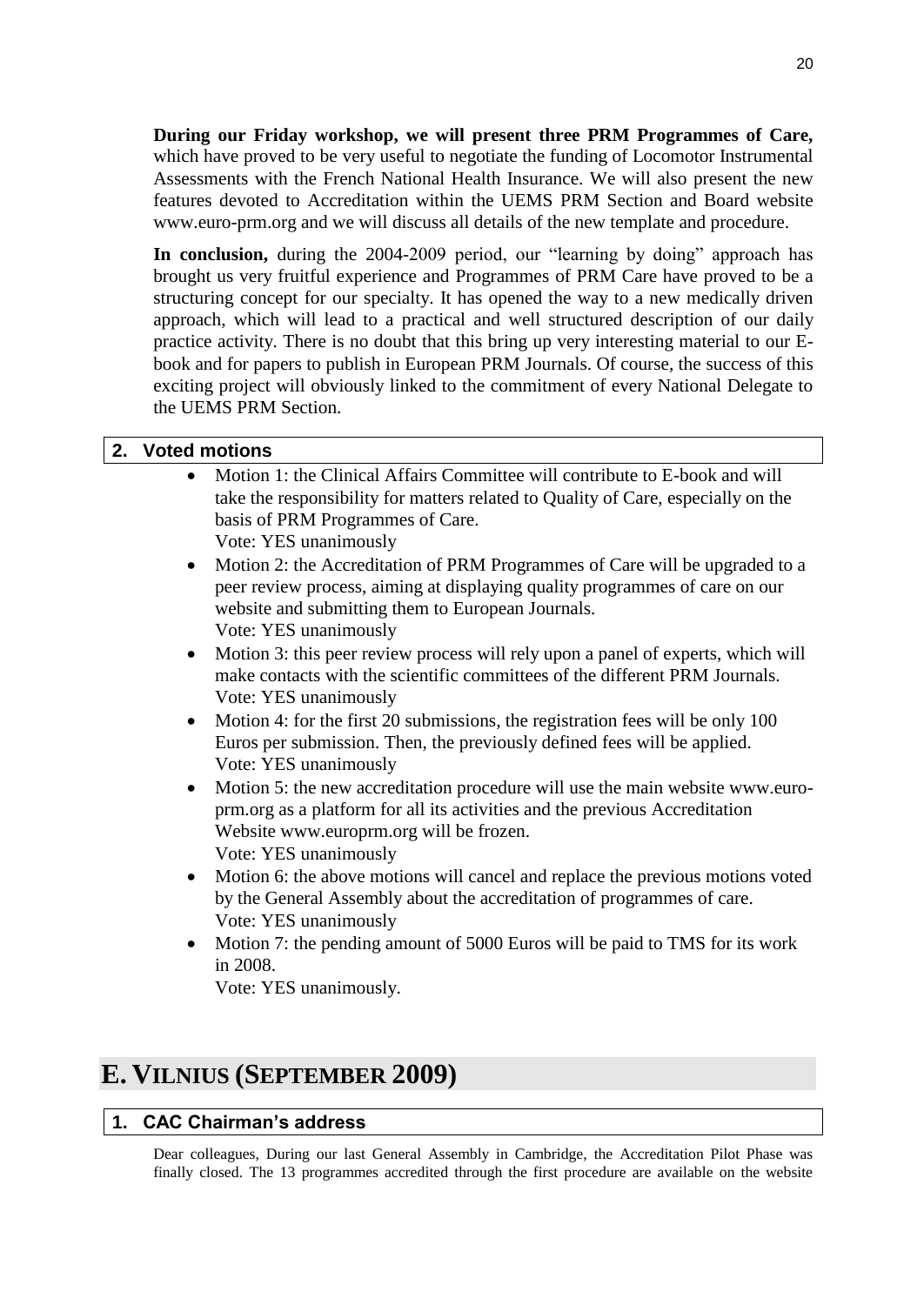www.euro-prm.org . Since this time, the European Accreditation of PRM Programmes of Care has been upgraded with a special focus on medical aspects (issues, bases, content, outcomes), more space for the open description, a peer reviewing process and a paying registration, ranging from 100 to 300  $\epsilon$  per programme. We also decided to participate in the Ebook on Quality of PRM Care. Seeking private sponsors was approved.

#### **Since this time, we have published two papers about our projects and current activities:**

- "Action Plan of the Clinical Affairs Committee" (Eur J Phys Rehabil Med 2009.45)
- "Physical and rehabilitation medicine section and board of the European union of medical spcialists. Community context; history of European medical organizations; actions under way" (Annals of Physical and Rehabilitation Medicine, 47 1-14)

A third paper, entitled "European Accreditation of Programmes of Care in Physical and Rehabilitation Medicine, goals, pilot phase, new procedure", is being reviewed by the Annals of PRM. We have also contributed to the chapter on Quality of Care within a paper about the Field of competence in PRM, under the supervision of Ch. Gutenbrunner (in progress).

**Sessions on Quality of Care** have been organized by the Committee for Clinical Affairs in the ISPRM Congress – Istanbul (June 2009), in the Lithuanian Congress – Vilnius (Sept 2009) and are scheduled in the French SOFMER Congress (Lyon 15-17 Oct 2009), in the ESPRM Congress (Venice, May 2010) and in the SOFMER Marseille (13-16 Oct 2010). For the SOFMER Congress in Lyon, 13 abstracts will be published in a special issue of the Annals of PRM.

**The new procedure of the European Accreditation of PRM programmes of care** will be much more focused on medical issues than the previous one. An introduction page has been added for the description of the bases of the programme: aetiology, epidemiology, clinical considerations, pathway from impairment to participation restriction, principles of treatment, economic consequences. The target population and the goals of the programme need to be more precisely featured, in terms of body function, activity and participation. In the description of the environment of the programme (clinical settings, safety and patients rights, PRM specialists and team management), it is important to explain what is the actual purpose of each tool and who does what in the team organization.

The actual content of the programme has to be clearly expressed, namely the timeframe of the programme, the clinical and technical means of assessment, the usual pathway of treatment and care, but also the management of complications and variations. It is interesting to clarify the role played by each participant, with special attention paid to PRM doctors and also the patient himself.

The information management has to be considered from two complementary points of view : 1. the management of the individual patient's records (patient's file, discharge report, long term follow up) ; 2. the monitoring of the programme (number of patients, duration, overall outcomes).

The last page of the questionnaire is devoted to the improvement approach: strong and weak points of the programmes, as perceived by the author himself; action plan for a future improvement of the programme. This means that a programme doesn"t need to be perfect before being submitted to the European Accreditation, which aims at becoming an active laboratory than a simple rewarding institution. In this perspective, we consider that two consecutive phases are worth being considered:

- The set up of a new programme, which includes the definition of a point of interest (necessity to reorganize an existing activity, coping with a new demand), the collection of an updated information (literature reviewing, site visits and other kinds of exchanges), the implementation of the new procedure (on the basis of a clearly expressed paper, training of staff members, information of patients, referring physicians and/or surgeons).
- The assessment of a steady programme. In this perspective, it is important to define the exact goals, the means and the cost/funding of this assessment. Keeping the balance between the assessment and the care activity may be a delicate issue. Therefore, Care Programmes Assessment offers a wide perspective, which needs to be shared between different teams.

**In summary, the goal of our Committee of Clinical Affairs is to collect a series of good PRM programmes of care,** helping our colleagues to express their clinical practice through a peer review organization, then fostering publications in congresses and PRM Journals. Then, we will do our best to foster a European quality improvement approach, pointing out some goals of assessment and trying to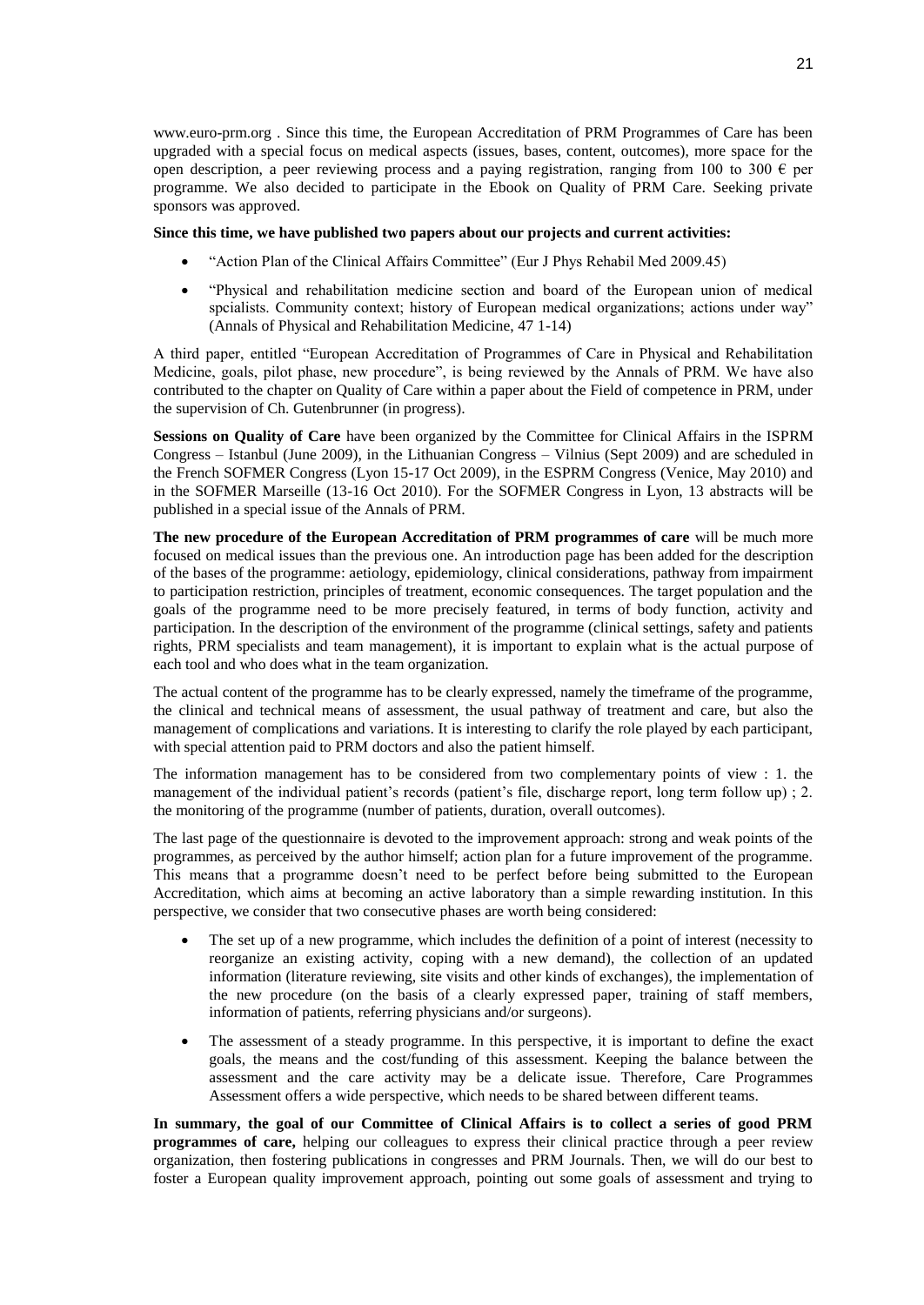provide methodological assistance. This will be operated in cooperation with the scientific societies, the medical journals and, if possible, with patients organizations and public health authorities.

During the Friday workshop, a first series of five programmes of care will be presented and discussed. We also have the pleasure to announce that the two first registrations to the new European Accreditation have been operated by Lithuanian colleagues.

**All the information from our previous website has been moved to new pages on www.euro-prm.org.** Links have been put there to our four French sponsors" websites: AXS Ingéniérie, Proteor, Orthofiga and Jacques Chauveau SA. Each of them has accepted to support our activities with a contribution of 500 Euros.

Thank you for your active support.

### <span id="page-21-0"></span>**2. Workshop report**

- Presentation and discussion of the currently submitted programmes
- European accreditation and cooperation with the National Members of the UEMS PRM Section and the National Societies of PRM
- Publications of the Clinical Affairs Committee
- National resources and guidelines. Vladislava Mikova is appointed to take up L. Kullmann"s survey
- Contribution to the eBook

### <span id="page-21-1"></span>**3. No motion to vote**

# <span id="page-21-2"></span>**F. MARSEILLE (MARCH 2010)**

# <span id="page-21-3"></span>**1. CAC Chairman's address**

Dear colleagues, Since 2001, the Clinical Affairs addresses have described a slow progression from concepts to projects and models, which have been upgraded step by step till a nearly mature process of European Accreditation of PRM Programmes of Care. Now, we have the pleasure to present you a series of concrete facts and the first outcomes of our patient works.

First, I remind you that Quality of Care is the main focus of our Action Plan, published in the European Journal of Physical Rehabilitation Medicine, 2009,45. The working basis is the the Concept of PRM Programme of Care (PRM PC) and our action tool is the European Accreditation of PRM PC"s.

During the Pilot Phase (2007-2008), 13 PRM PCs have been accredited. They were focused on nine different topics. Six countries were represented.

The New procedure was started in 2009, in order to input more "medical" considerations as well in the background of the programme as in its detailed content description. This brought a great difference with the previous procedure and other existing accreditations, which had appeared more "organization centred" than "medically driven".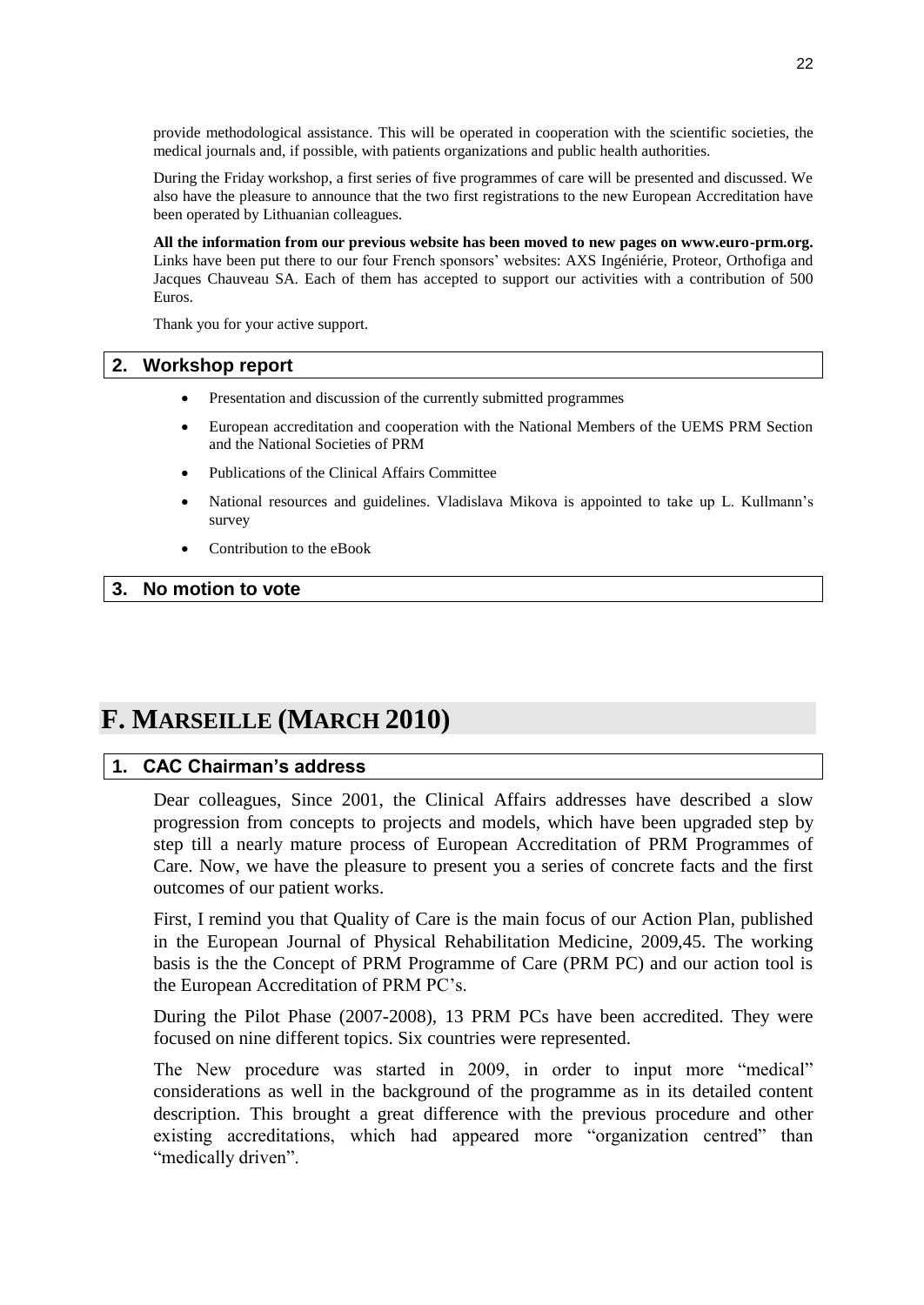In Vilnius, September 2009, a first series of programme drafts were orally presented to the Clinical Committee, during the Friday Workshop. This helped the Committee to better understand the local background of each programme and helped the Applicants to complete and improve the presentation of their programme before writing it down, using the Submission Template. No doubt, these oral exchanges have been very useful and will help to save a lot of time and energy for the final review of the submission. Furthermore, the Friday workshop has appeared as a good opportunity for encouraging local or national colleagues to present their team experience and to discover the UEMS Clinical Affairs Committee as friendly working group rather than an anonymous and 'more or less hostile" jury.

Despite increasing professional duties urging physicians in every country, participation in our European Accreditation is taking off. So far, we have received:

- 5 registered (paying) submissions of written programmes. Those had already been orally presented in Vilnius.
- 5 oral presentations of new PRM PCs will be given tomorrow by French PRM doctors during our Friday workshop. Another one, from the Netherlands, is already scheduled for next General Assembly in September.

We should emphasize that the European Accreditation is not an ending goal but the starting point of further actions, such as:

- The presentation of further outcomes of already accredited programme. Tomorrow, The Marseille University Hospital PRM Team will give us a first example of this.
- National recommendations derived from routine PRM PCs, either National Guidelines which may apply to PRM PCs. Dr Paul Calmels (University Hospital of Saint-Etienne, France), will present the SOFMER guidelines about PRM follow up after ACL replacement, which have taken a crucial place in our funding negotiations with the National Health Insurance.
- The survey about National Guidelines and Recommendations, initiated by L. Kullmann and V. Mikova, has to be completed.

So far, most of our energy has been put into the building up of an efficient process. Time has come to advertise our achievements and outcomes.

- We have already organized "Quality of PRM Care" sessions in six congresses (SOFMER -Saint-Malo, Mulhouse, Lyon; ESPRM Brugge ; ISPRM Istanbul ; Lithuanian Congress Vilnius) and we are preparing further sessions in the ESPRM Venice, the Austrian Congress Vienna and the SOFMER Marseille.
- Papers on the UEMS PRM Section and Board (context, history, actions), on the European Accreditation of Programmes of Care have been published in the Annals of PRM or are in progress. Other papers have already been published about accredited programmes and we hope the many others will follow them.

The Ebook of the Clinical Affairs Committee will be receptacle of all these achievements. It will also be completed with relevant documents, such as congresses abstracts, additional assessments of PRM PCs, methodological guides, scientific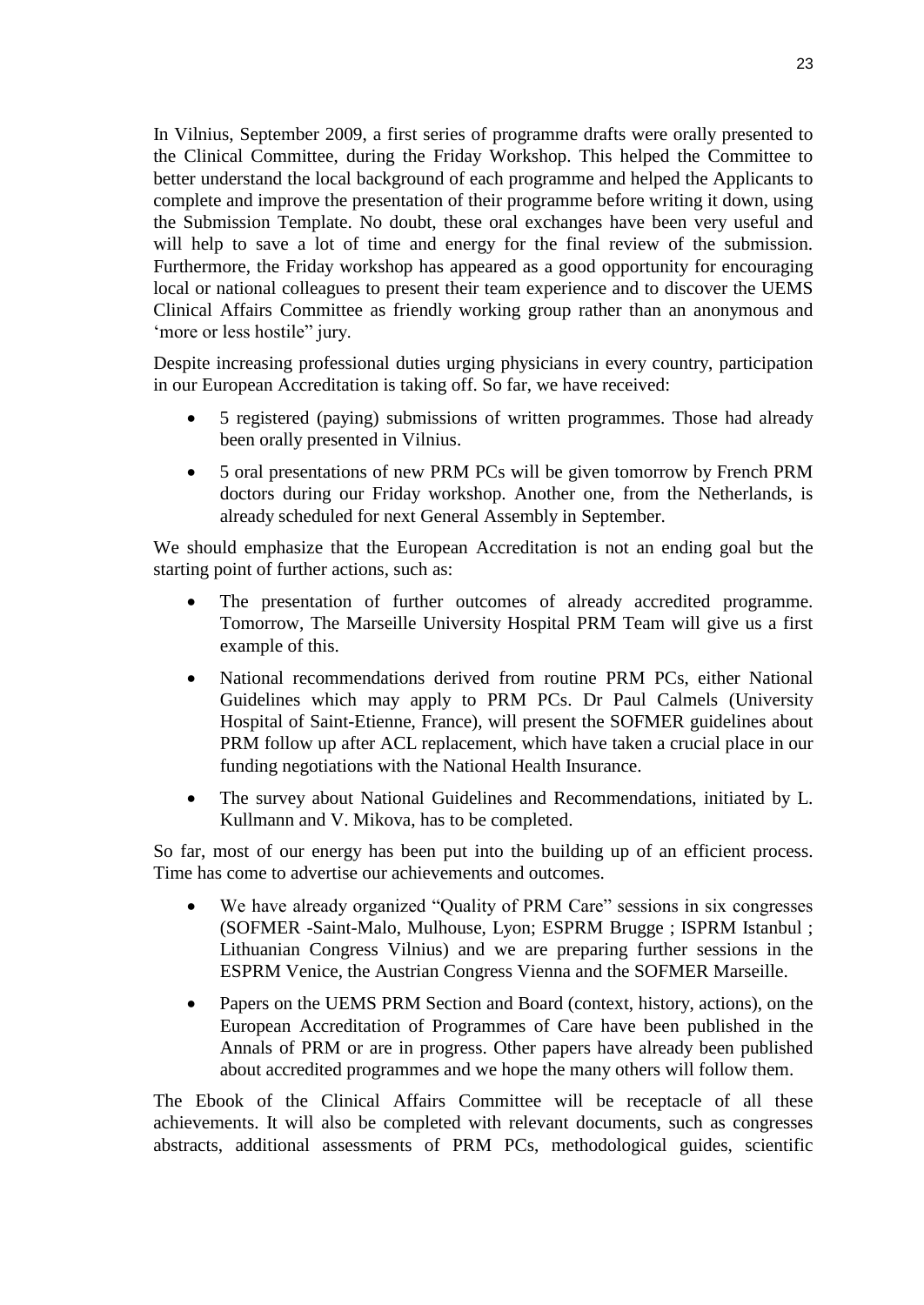recommendations, etc. The practical ways to collect and organize all this diverse material will be discussed during our Friday workshop.

Financial issues emerged as a hot topic for our Committee in Riga 2008, but was settled during the Cambridge General Assembly in March 2009. Twenty thousand euros had been invested into the development and upgrade of a specific website devoted to the Accreditation management. Since then, this costly website has been frozen and we have integrated all information about the Accreditation of PRM PCs into the main website [www.euro-prm.org.](http://www.euro-prm.org/) All the actions of the Clinical Affairs Committee being based on free voluntary work of its members, the Committee expenses have fallen down to nearly zero. On the other hand, incomes have started to be raised:

- Three French sponsors have provided 500 Euros each, and a fourth one has agreed on bringing the same amount.
- Five first official registrations have been recorded.
- The six oral presentations of new programmes will hopefully be followed by final paying registrations.
- A total income of  $3100 \text{ } \epsilon$  is thus expected of the years 2009-2010.

In the future years, the registration fees will be 300  $\epsilon$  (as originally decided). With 20 submission per year, we can expect an annual income of 6000  $\epsilon$ , so that our original investment in the Accreditation system may be refunded within three years.

The active support and participation of each National Delegate will determine the success of the Clinical Affairs Action Plan.

## <span id="page-23-0"></span>**2. Friday workshop**

## **a) Discussion on submitted programmes**

 $\Omega$ 

There were discussions at different levels:

- the formal description of the programme and the organisation of information under each chapter of the template
- the details about the actual management of the program
- the scientific basis of some programs. We concluded that when an issue appears to be controversial we will ask the advice of different experts. Our goal is not to make a final judgment on the scientific basis. When the existing evidence still appears to be controversial, we will state this clearly in our comments.

The **summary** of the program is an important document and will be displayed directly on the website. Concise information should therefore be given with emphasis on background, content and outcome. The full text will be attached as pdf. file.

## **b) Presentation of new programmes**

o …

### **c) Assessment of previously validated programmes**

 T. L. BENSOUSSAN, H. COLLADO, J.M. VITON, A. DELARQUE, (Marseille – France): PRM Program in a day hospital. Assessment of patient medical file and satisfaction (pilot phase No 17).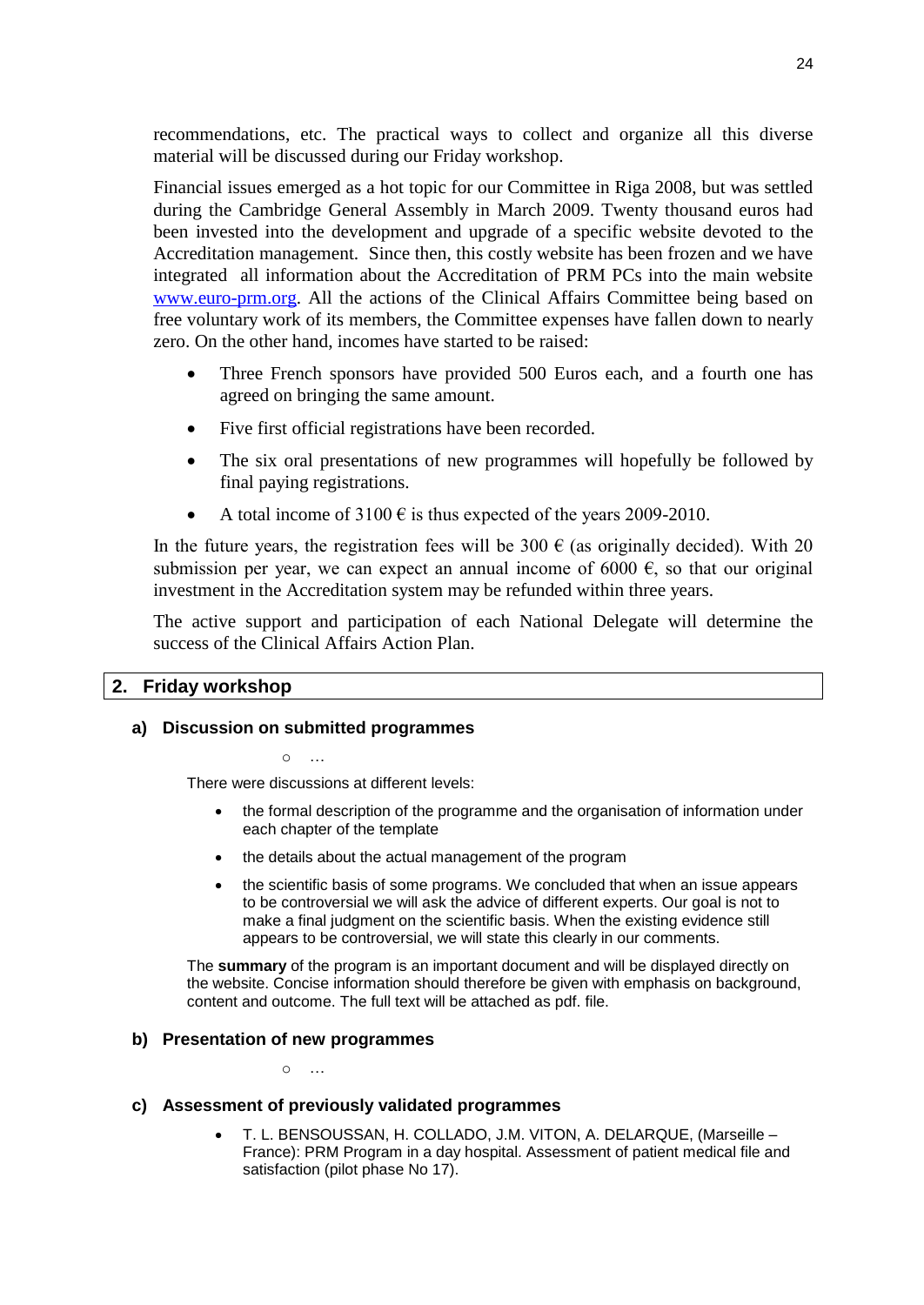These data will be submitted for publication and later be added on to the Ebook.

### **d) European Accreditation management issues**

### *(1) Updated procedure: 3 steps*

- **Oral presentation during a workshop** (if possible) Submissions of the hosting countries are welcomed
- **Formal submission of a written description** with or without assessment data
- **Outcomes from additional assessments.** Publications in PRM Journals will be encouraged.

#### *(2) Reviewing process*

Submission documents will be circulated:

- to the Clinical Affairs Committee, two reviewers per submission are needed. Potential reviewers must declare their commitment to GdK and send comments back to Georges de Korvin. Additional reviewers are most welcome.
- to all National Delegates after the first reviewing process.

### *(3) New payment process*

With the Treasurer's and Executive Committee's agreement:

- The Paypal payment system will be closed.
- **New procedure will be implemented :**
	- o Applicant downloads a registration form from the website > Accreditation manager (Georges deKorvin) > Treasurer
	- o Treasurer sends an invoice to the Accreditation manager > Applicant
	- o Applicant pays by bank transfer to Accreditation account
	- o Treasurer informs the Accreditation manager of the payment
	- o Accreditation manager gives a Registration Number to the Applicant
	- o Applicant sends his full submission document to the Accreditation manager.

### **e) National recommendations and guidelines**

#### **f) National resources in Europe**

Lajos Kullmann and Vladislava Mikova started a survey on European national resources of scientific guidelines and recommendations for PRM programmes of care. A series of answers has been gathered, but the data are still incomplete.

Since V.Mikova is unable to participate, Branka Ilic is willing to take over the task but has to clarify her status as permanent delegate. A decision will be made up in September.

#### **g) SOFMER's recommendations about programmes of care**

The PRM follow up programme after ACL reconstruction, which had been run in Nantes and Rennes since 1997, was used as a discussion basis in the negotiations with the National Health Insurance, for the funding of Isokinetic Dynamometry. The PRM Union proposals were supported by a position paper issued by the French PRM Society.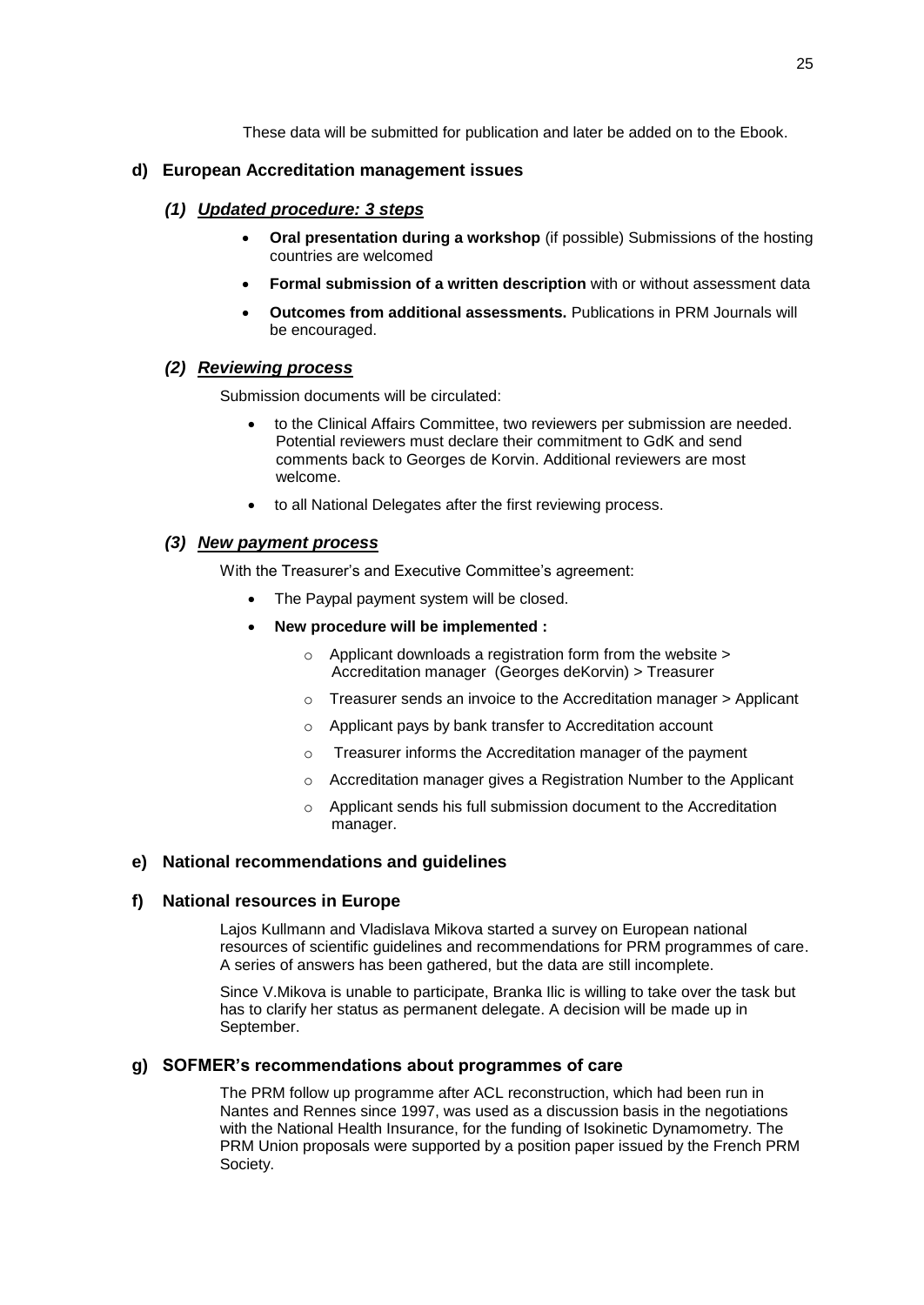Presently, a scientific experts group, coordinated by Dr Paul Calmels (France) is achieving a recommendation document about the PRM programmes applied to patients after ACL reconstruction.

### **h) The Clinical Affairs eBook**

The Ebook project for 2010 is based on the following documents:

- An original paper, entitled **"European Accreditation of Programmes of Care in Physical and Rehabilitation Medicine - goals, pilot phase, new procedure".** Publication in progress in the Annals of Physical and Rehabilitation Medicine.
- Documents about National Recommendations and Guidelines (to be discussed further on)
- **The accredited programmes of care, with respect to the new template and procedure.**
- **Additional documents:** abstracts and texts from UEMS PRM Sessions in congresses.

#### **i) Quality of care sessions in scientific congresses**

- o ECPRM Venice, May 23rd-27th, 2010
- o SOFMER congress in Marseille October 14-16th, October
- o Austrian Congress, Vienna, September 24-25th 2010
- o Mediterranean Forum, Limassol, September 29th October 2nd
- o Other congresses

## <span id="page-25-0"></span>**3. No motion submitted to a vote.**

# <span id="page-25-1"></span>**G.GOTHENBURG (SEPTEMBER 2010)**

### <span id="page-25-2"></span>**1. CAC Chairman's address**

The Clinical Affairs Committee was created in 2002 according to Prof. Fialka-Moser"s proposal. Under Prof. Bengt Sjölund"s leadership, the Committee discussed the best way to promote PRM quality of care in all European countries and concluded on the benefit of setting up an original European Accreditation of PRM Programmes of Care (PRM PC). Prof. Bengt Sjölund elaborated a first self-assessment questionnaire and I designed the tentative model of a website for the management of the accreditation procedure. Both were amended several times, but in 2007, when I took up the CAC chair, the system was ready to for a trial in real conditions.

Eleven volunteers participated in this Pilot Phase and up to this day 13 PRM PC are being processed under the new rules, which put emphasis on medical issues and local background, in order to throw light on the detailed content of the programme, as well as on its organizational aspects.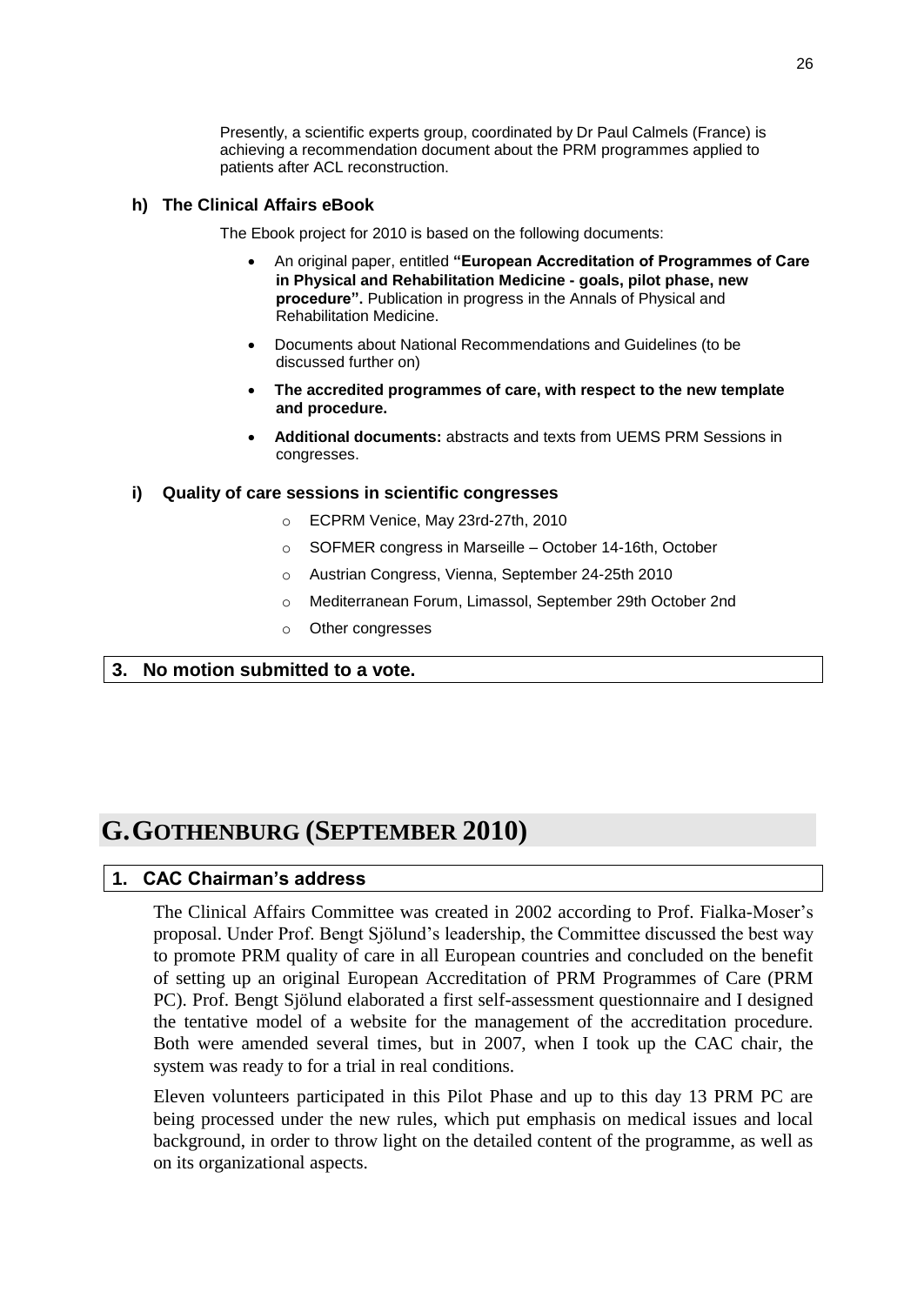**The recommended procedure for applicants** is to start with an informal presentation of their PRM PC during one of our Friday workshops. As we did it in Vilnius and in Marseille, this is a nice opportunity to have personal contacts between the CAC members and our local colleagues and it helps a mutual understanding, both of the PRM PC and of the Accreditation philosophy. Through this way, it becomes much easier to submit a formal description of the PRM PC, using the submission template downloaded from our website.

Therefore, we ask each organizer of our next general assemblies, to encourage colleagues from their own country or from the neighboring countries, to contact me, in order to schedule their proposals on the Friday workshop agenda.

**The reviewing process** is managed in the most friendly and positive way as possible. Our goal is to advise the applicant in order to improve his/her programme description, rather than to select the "best programmes" according to arbitrary rules. When I receive a newly submitted PRM PC, I first check its consistency with the submission template mapping and I send my advices the author.

When the programme description appears complete and easy to read, I send it forward to a couple of volunteer reviewers, who make their comments on the details of the PRM PC. The corrected version is then circulated to all CAC members and, at last, to all National Delegates. The final validation of the programme is decided during our next Friday workshop and submitted to the vote of the General Assembly on Saturday morning.

**This Accreditation Procedure is expected to bring up genuine information about PRM activity applied to various demands and contexts.** They will take a core place in the eBook on Quality of PRM Care, which we have already settled in the website www.euro-prm.org . Additional works may be carried out with respect to these PRM PC and take place into three other chapters:

- "Outcomes of PRM" will consist of papers about the assessment of Accredited PRM PCs.
- "Methods and tools" may provide links and documents useful for the assessment of a PRM PC ,
- "Guidelines and Recommendations" may sort out the references related to the Accredited Programmes.

**More perspectives will require more manpower and volunteers**. Cooperation with other organizations, especially the European Society of PRM will be welcome, in a transparent and friendly spirit. Agreements with publishers on the public access of articles in our eBook are on a good way. Let us mention here our last paper about the "European Accreditation of programmes of care in Physical and Rehabilitation Medicine: goals, pilot phase, new procedure", published in May 2010 by the Annals of PRM.

**The Clinical Affairs Committee's audience in PRM Congresses** is steadily increasing. Our committee has organized a successful session, chaired by Thierry Lejeune, in the ESPRM Congress in Venice. Nicolas Christodoulou in the Mediterranean Forum in Limassol will represent the CAC and I will give a lecture on Quality and PRM Programmes of Care during the Austrian PRM Congress in Vienna. In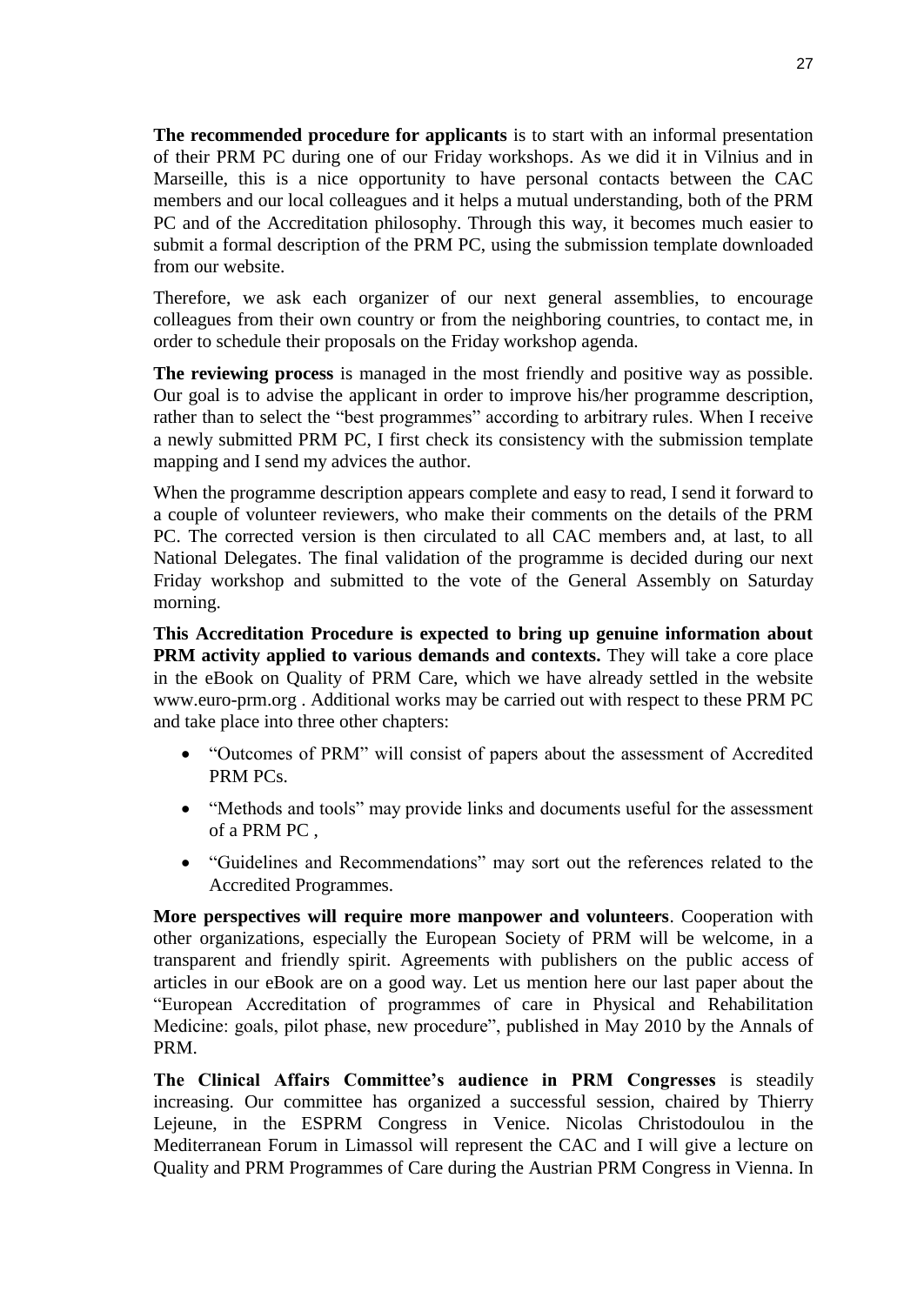the SOFMER Congress (Marseille – France – 14-16 October 2010), Quality of Care and PRM Programmes of Care will cover four main sessions, gathering 30 papers. This reflects a growing interest in this matter throughout Europe and makes us optimistic about the future development of the CAC activities.

I would like to give my sincere thanks to all of you who have supported this ambitious and fascinating works and I hope that more and more National Delegates will find an interest in the present and future projects of the Clinical Affairs Committee.

## <span id="page-27-0"></span>**2. Friday workshop**

### **a) Accreditation of PRM Programmes of Care**

…

### *(1) Procedure*

The following programmes have been orally presented in our previous workshops. Then, they have been formally submitted to the European Accreditation (with registration payment). The documents have undergone the following reviewing process:

- First review by G. de Korvin, Accreditation Manager. Advices to the author, in order to match the features of a PRM Programme of Care as expected by the Clinical Affairs Committee
- Second review by two other volunteers: comments and questions on scientific and organizational issues.
- Third review by all members of the Clinical Affairs Committee

Corrections have been done by the authors between each reviewing round.

### *(2) European Accreditation management issues*

A set of rules derived from the present procedure will be prepared by G. de Korvin and H. Damjan for the next General Assembly in Istambul.

PROPOSAL ABOUT THE FEES: since the Accreditation Process is based on voluntary participation and requires no professional support yet, and regarding that participation in this procedure still has to be fostered, we suggest to maintain the registration fees at 100 euros in 2010 and 2011.

ABOUT THE REVIEWERS: each delegate should recruit one or more colleague, in order to participate, under his/her own umbrella, in the reviewers' pool.

### **b) New mapping of the Clinical Affairs part of the website**

Main Menu -> Clinical Affairs (news also displayed on the home page) -> **SUBMENU**

- CAC in congresses
- Ebook on Quality of PRM Care
	- o Introduction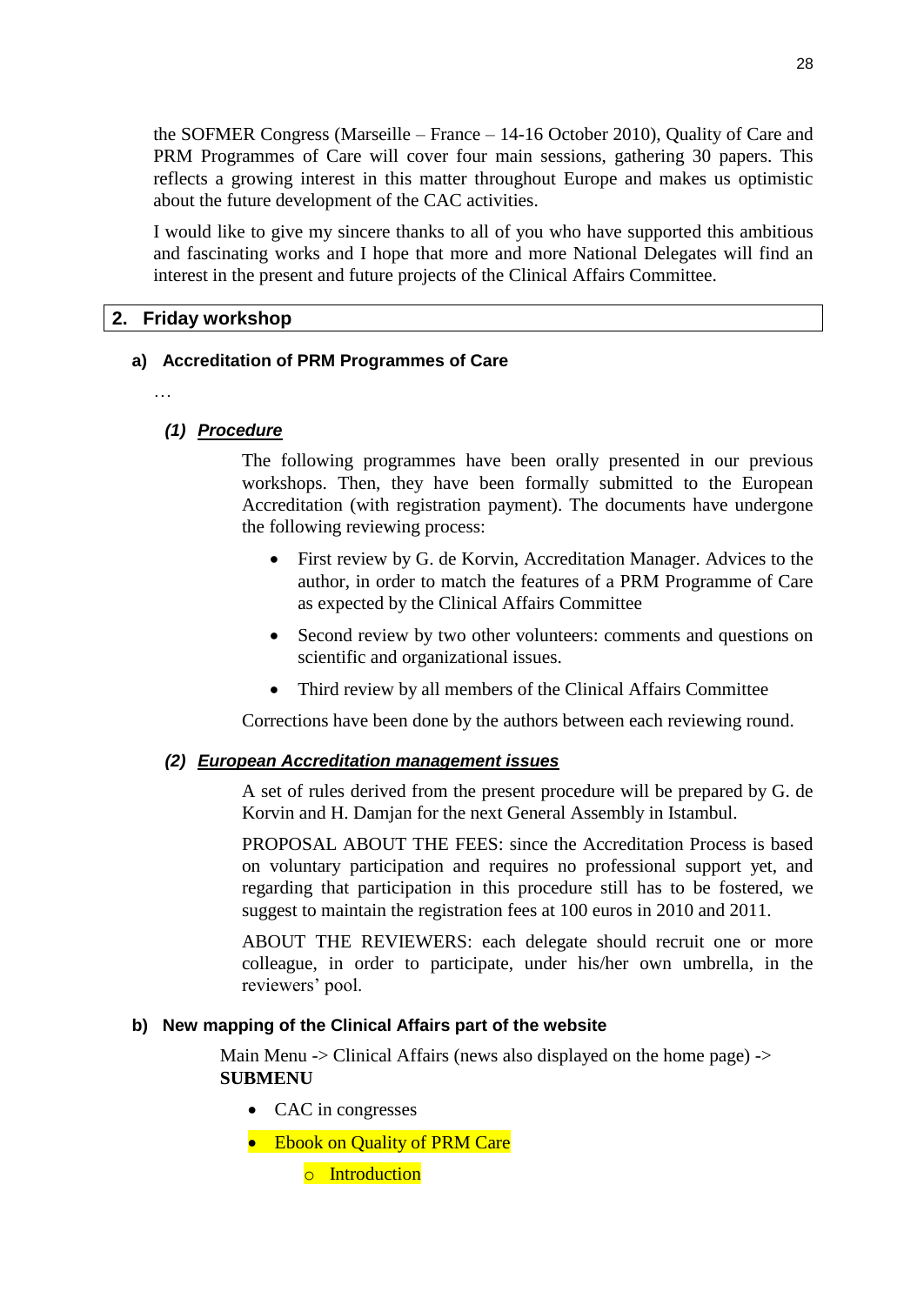- o Accredited programmes
- o Outcomes of accredited programmes
- o Guidelines & Recommendations related to accredited programmes
- PRM Programmes of Care: definition and philosophy + list of PRMPC from the trial phase.
- Accreditation of PRM Programmes of Care : conditions and procedure
	- o Registration and submission
	- o Accreditation rules and criteria
	- o Frequently asked questions
	- o Reviewer"s area
- CAC organization
	- o Action Plan
	- o Sponsoring
- **c) PROPOSAL about the full text display of published papers in the eBook on Quality of Care:**
	- **The papers inserted into the eBook will have a direct relationship with the CAC's activities**, i.e.:
		- o Action Plans, activity reports and position papers issued by the members of the Clinical Affairs Committee,
		- o Papers about the description, the assessment and outcomes of Accredited PRM programmes of care
		- o Recommendations and guidelines related to the accredited PRM Programmes of Care
	- **Those papers will be displayed in the following way:**
		- o The abstract will be directly displayed on a webpage, together with the full reference of the article.
		- o The full text of the article in PDF format will be available for download from this page, with the publisher"s permission.
		- o A link back to the related publisher"s website will be put on each page.
	- This proposal will be submitted to the different publishers in connection with the UEMSPRM Section.

## **d) Follow up of Accredited Programmes**

**Alvydas Juocevicius** will follow up the accredited programmes and gather the related congresses abstracts and published papers for the eBook.